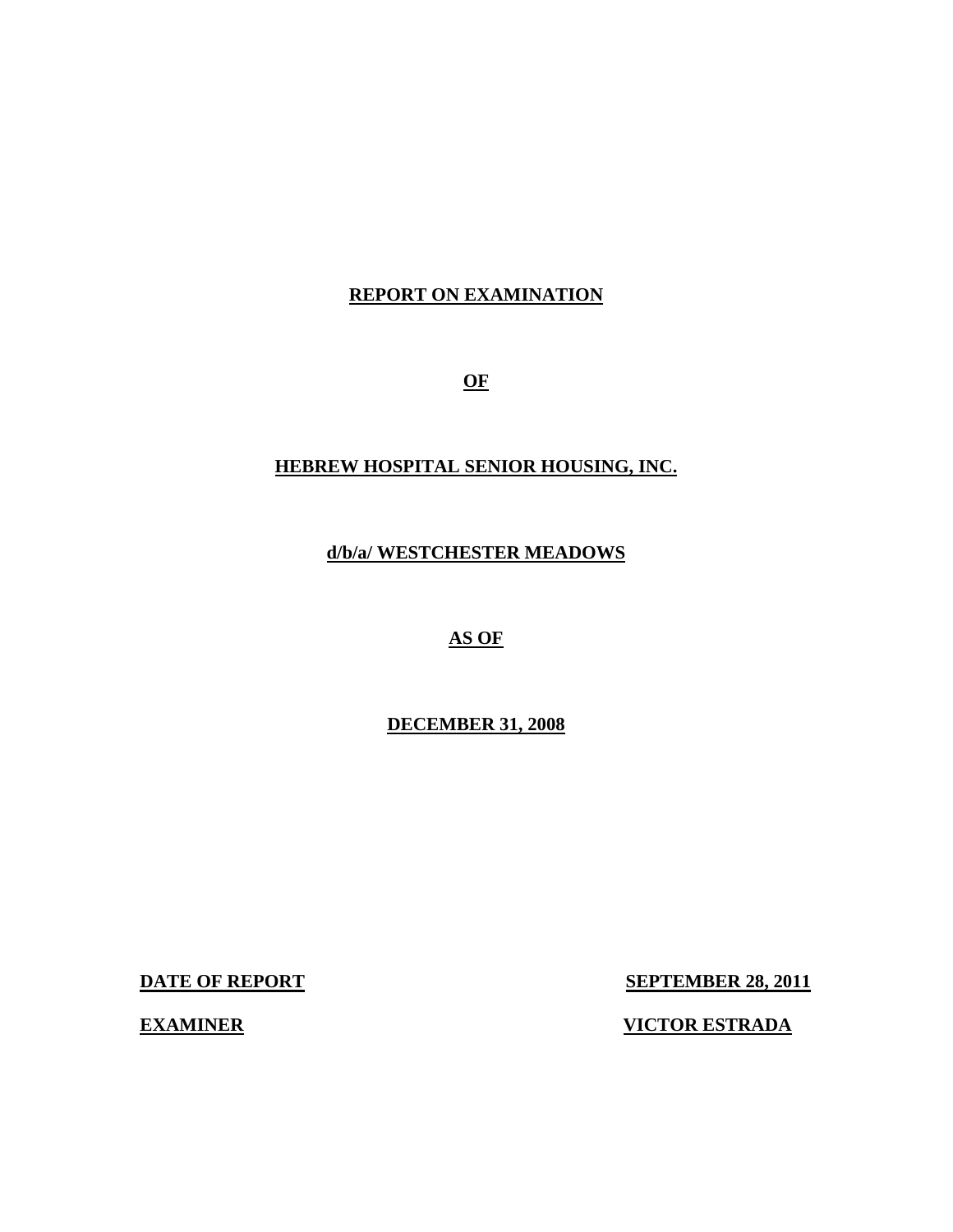## **TABLE OF CONTENTS**

| <u>ITEM NO.</u> |                                                                            | PAGE NO.            |
|-----------------|----------------------------------------------------------------------------|---------------------|
| 1.              | Scope of the examination                                                   | 3                   |
| 2.              | Executive summary                                                          | 4                   |
| 3.              | Description of the Community                                               | 4                   |
|                 | A. Management and controls                                                 | 5                   |
|                 | Administrative services agreement<br>B.                                    | $\overline{7}$<br>8 |
|                 | C. Plan of operation<br>D. Occupancy levels                                | 11                  |
|                 | Fees<br>Е.                                                                 | 13                  |
|                 | F. Disclosure statements                                                   | 13                  |
| 4.              | <b>Financial statements</b>                                                | 15                  |
|                 | <b>Balance</b> sheet<br>$A_{\cdot}$                                        | 15                  |
|                 | B.<br>Statement of revenue and expenses and<br>change in actuarial surplus | 17                  |
| 5.              | Conclusion                                                                 | 18                  |
| 6.              | Compliance with prior report on examination                                | 19                  |
| 7.              | Summary of comments and recommendations                                    | 21                  |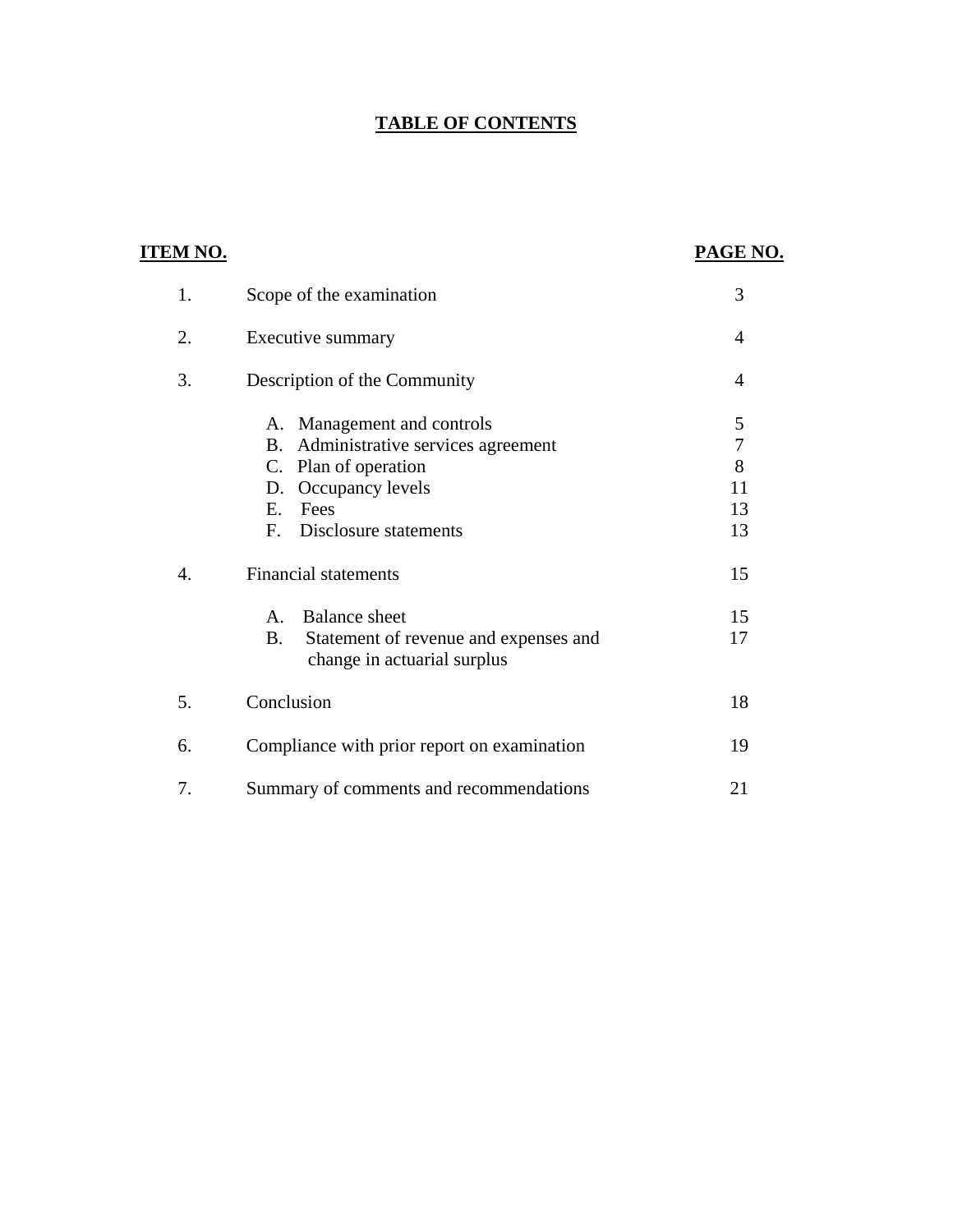

STATE OF NEW YORK INSURANCE DEPARTMENT 25 BEAVER STREET NEW YORK, NEW YORK 10004

Andrew M. Cuomo James J. Wrynn

Governor Superintendent Superintendent Superintendent Superintendent Superintendent Superintendent Superintendent Superintendent Superintendent Superintendent Superintendent Superintendent Superintendent Superintendent Sup

September 28, 2011

Honorable James J. Wrynn Superintendent of Insurance Albany, NY 12257

Sir:

Pursuant to the requirements of the New York Insurance Law and acting in accordance with the instructions contained in Appointment Number 30387, dated October 8, 2009 annexed hereto, I have made an examination into the condition and affairs of Hebrew Hospital Senior Housing, Inc. d/b/a/ Westchester Meadows, a not-for-profit Continuing Care Retirement Community licensed pursuant to the provisions of Article 46 of the New York Public Health Law as of December 31, 2008, and respectfully submit the following report thereon.

The examination was conducted at the home office of Westchester Meadows located at 55 Grasslands Road, Valhalla, NY.

Wherever the designations the "Community" or "CCRC" appear herein, without qualification, they should be understood to indicate Westchester Meadows.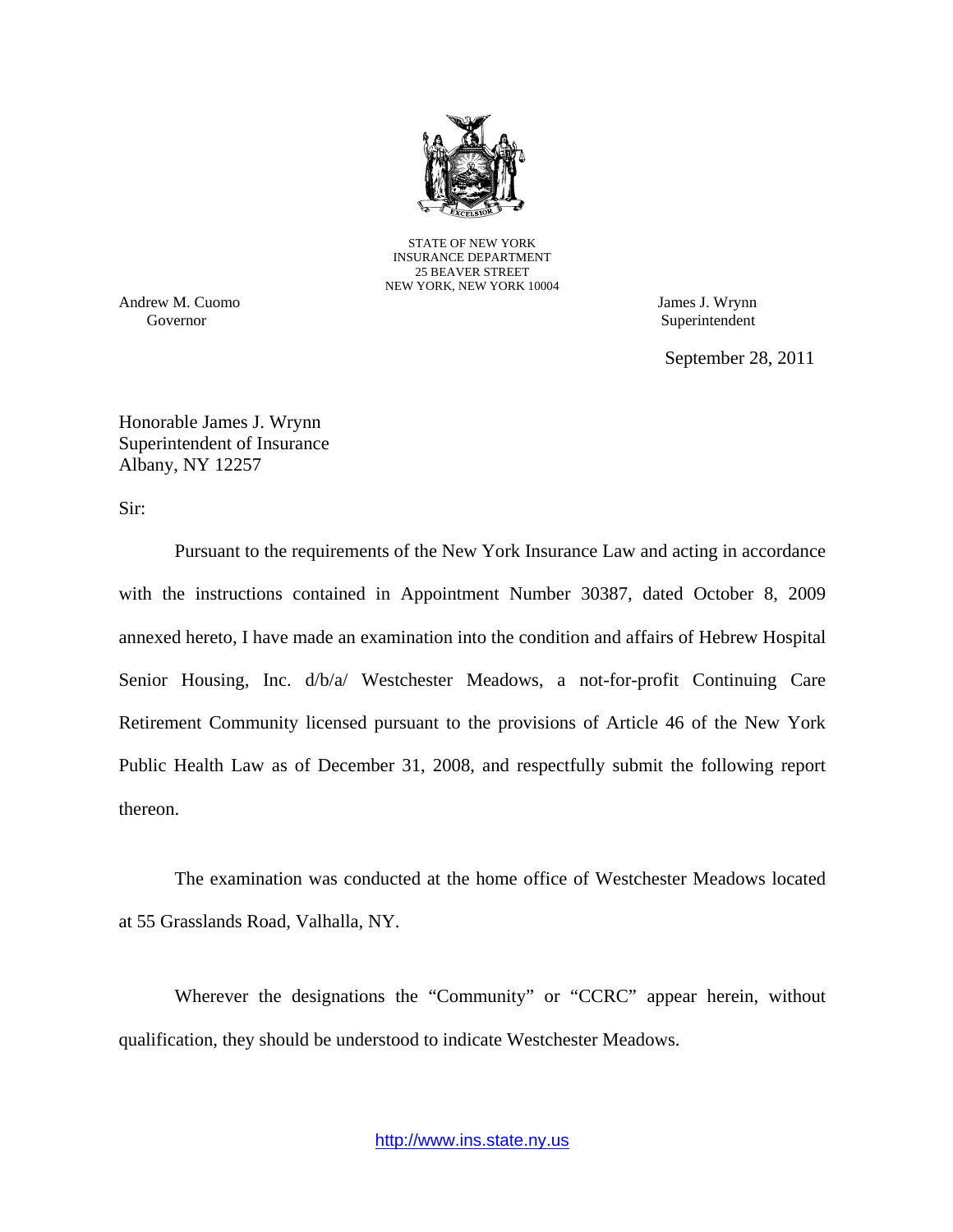Wherever the designations "HHCS" or the "Parent" appear herein, without qualification, they should be understood to indicate Hebrew Hospital Corporate Services.

Wherever the designation, the "Department" appears herein, without qualification, it should be understood to refer to the New York State Insurance Department.

As of December 31, 2008, the Community was not in satisfactory actuarial balance as determined using generally accepted actuarial standards and applying the statutory requirements defined in Part 350.1(s) of Department Regulation No. 140 (11 NYCRR 350.1(s)). The Community's minimum actuarial surplus requirement, as determined using generally accepted actuarial standards and applying the aforementioned statutory requirements, was deficient in the amount of \$(16,679,330) as of December 31, 2008.

The Community is operating under a Plan of Restoration (the "Plan") to achieve satisfactory actuarial balance. The Plan was accepted by the Department on March 12, 2010.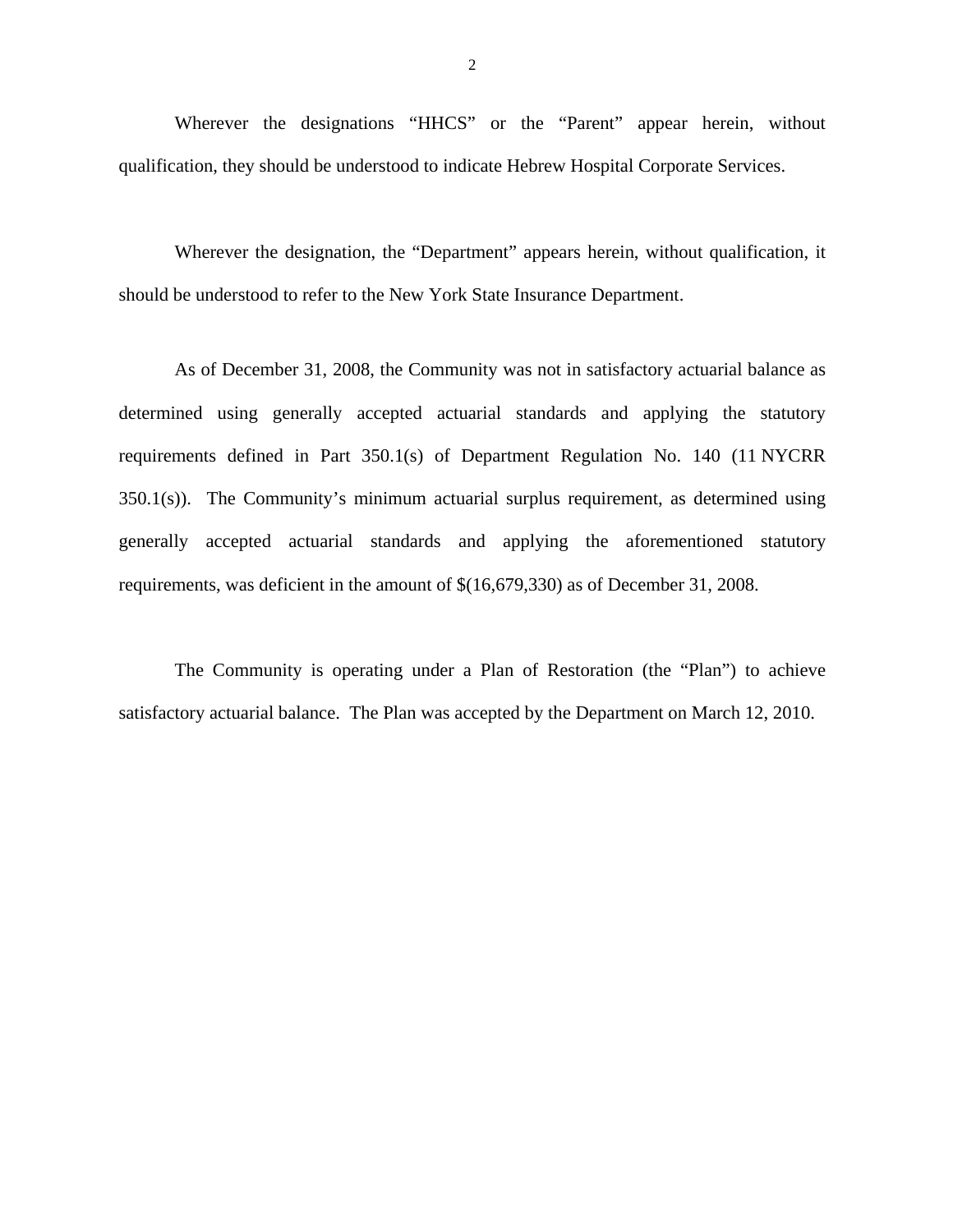### **1. SCOPE OF THE EXAMINATION**

The previous examination of the Community was conducted as of December 31, 2006. This examination covered the two year period from January 1, 2007, through December 31, 2008. Transactions occurring subsequent to this period were reviewed where deemed appropriate by the examiner.

The examination comprised a verification of assets, liabilities as of December 31, 2008, in accordance with generally accepted accounting principles (GAAP), as modified by Department Regulation No. 140 (11 NYCRR 350); a verification of assets and liabilities as of December 31, 2008 on an actuarial basis, as modified by Department Regulation No. 140, a review of income and disbursements deemed necessary to accomplish such verification, and utilized to the extent considered appropriate, work performed by the Community's independent certified public accountants. A review was also made of the following items:

> Board of directors' meeting minutes Community documents Compliance with by-laws Financial documents Inter-company transactions Occupancy levels Plan to restore surplus

This report on examination is confined to financial statements and comments on those matters which involve departures from laws, regulations or rules, or which are deemed to require explanation or description.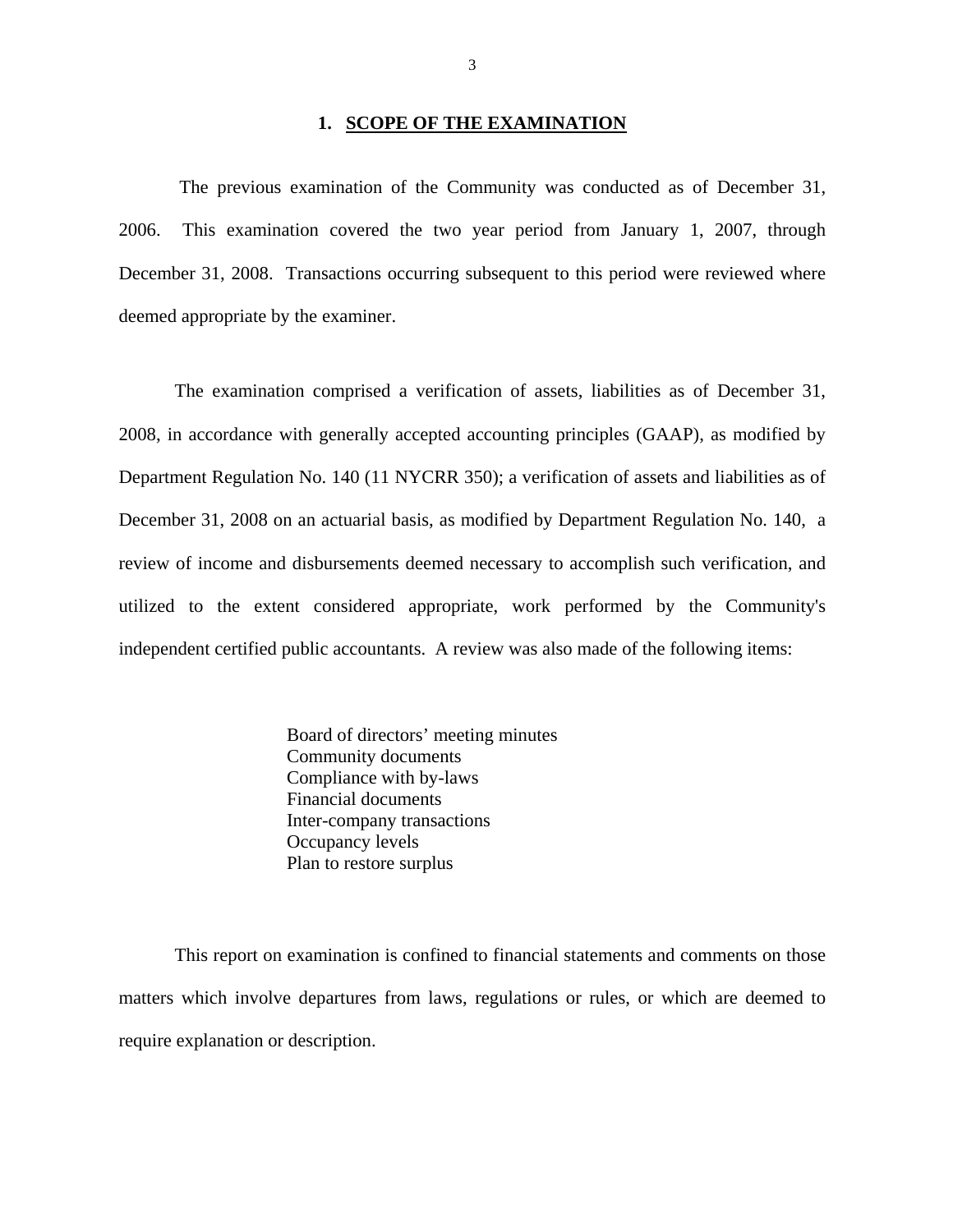<span id="page-5-0"></span>A review was also made to ascertain what actions were taken by the Community with regard to comments and recommendations contained in the prior report on examination.

### **2. EXECUTIVE SUMMARY**

The results of this examination revealed certain operational deficiencies during the examination period. The most significant findings of this examination include the following:

As of December 31, 2008, the Community was not in satisfactory actuarial balance as determined using generally accepted actuarial standards and applying the statutory requirements defined in Part 350.1(s) of Department Regulation No. 140 (11 NYCRR 350.1(s)). The Community's minimum surplus requirement, as determined using generally accepted actuarial standards and applying the aforementioned statutory requirements was deficient in the amount of \$(16,679,330) as of December 31, 2008.

The Community is operating under a Plan of Restoration (Plan) to achieve satisfactory actuarial balance. The Plan was accepted by the Department on March 12, 2010.

### **3. DESCRIPTION OF THE COMMUNITY**

Westchester Meadows was formed on September 24, 1997, received its Certificate of Authority on April 2, 2000 and commenced operations on April 29, 2002. The Community is a tax-exempt organization under Section  $501(c)(3)$  of the Internal Revenue Code, and is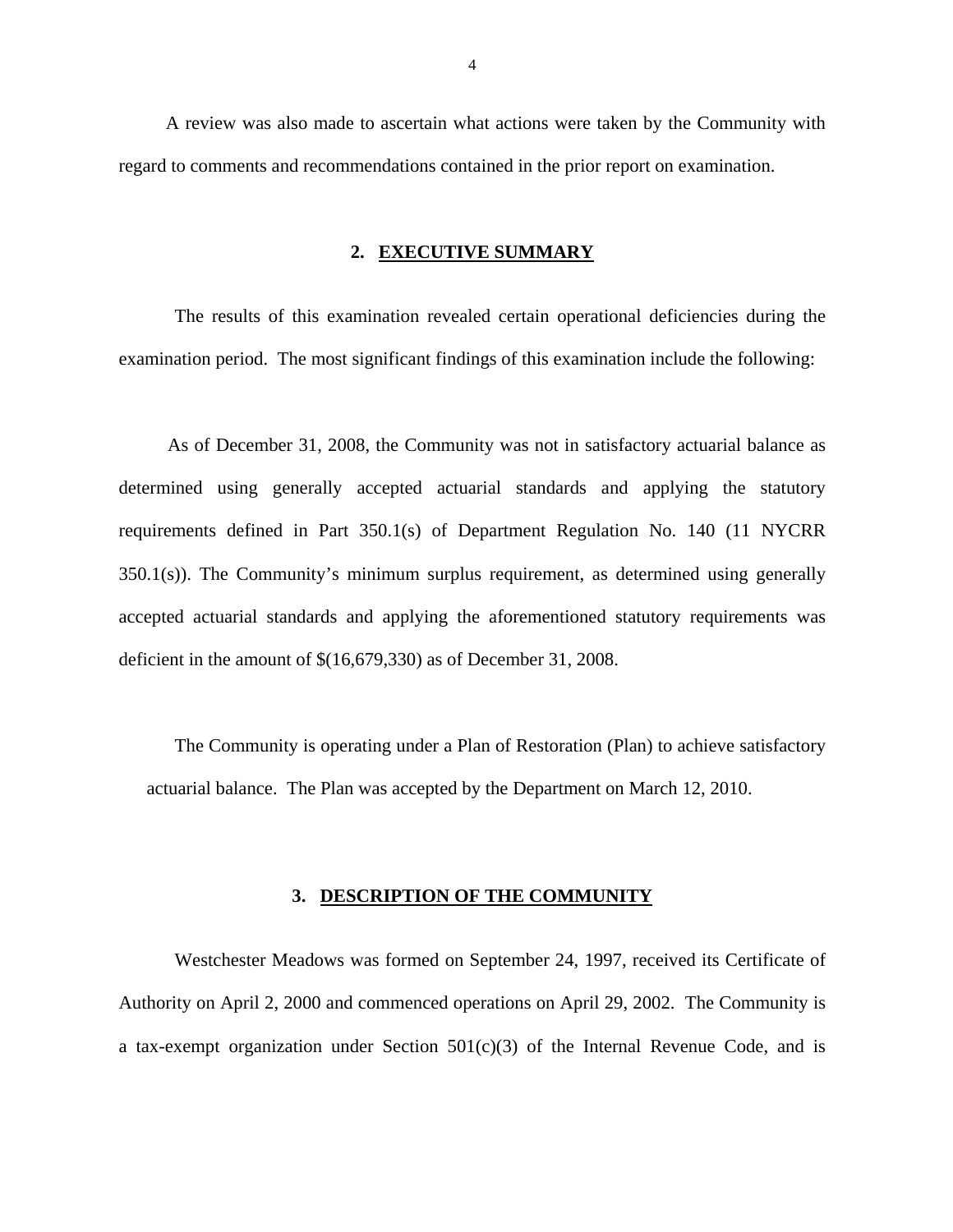<span id="page-6-0"></span>operated by Hebrew Hospital Senior Housing, Inc., a New York State not-for-profit corporation located in Westchester County, New York.

The CCRC consists of one hundred twenty (120) independent living units; ten (10) enriched housing units and a twenty (20) bed skilled nursing facility.

### A. Management and Controls

Pursuant to the Community's charter and by-laws, management of Westchester Meadows is to be vested in a board of directors consisting of not less than seven (7) nor more than thirteen (13) directors. During each calendar year, the board is required to hold quarterly meetings; one of which is to be an annual meeting. The board may hold special meetings as necessary upon prior notification. The board met twice in 2007 and at least quarterly during 2008, as required by its by-laws. As of December 31, 2008, the Community's board of directors was comprised of the following five (5) members as follows:

Bertram Gelfand Director,

Charles Goldberger Vice President,

Name Principal Business Affiliation

Bronx, NY Kurzman & Eisenberg

White Plains, NY McCullough, Goldberger & Staudt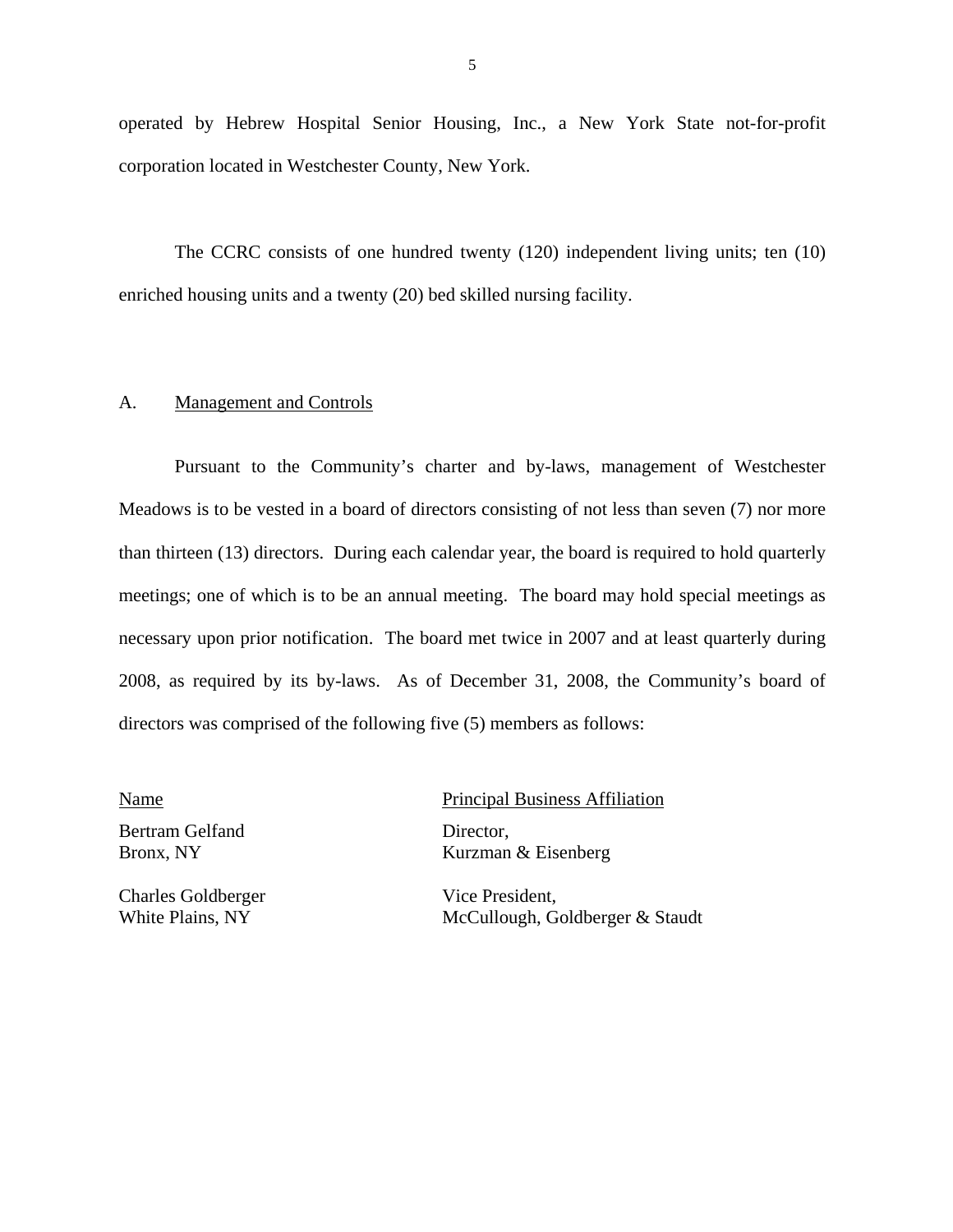| Name             | <b>Principal Business Affiliation</b> |
|------------------|---------------------------------------|
| Arnold Goldstein | Chairman,                             |
| Rye, NY          | Samson Management                     |

Michael Laub President. New York, NY Realty Group

.

Alan Pearce Treasurer & Secretary, Stamford, CT Bryan, Cave, Robinson and Silverman

Article III, Section 2 of the Community's by-laws states in part:

*"The Board of Directors shall be comprised of not less than seven (7) nor more than thirteen (13) directors…"* 

As noted above, the Community maintained five (5) directors on its board of directors throughout the examination period and as of December 31, 2008.

It is recommended that the Community comply with Article III, Section 2 of its bylaws and maintain not less than seven (7) nor more than thirteen (13) directors on its board.

At its board of directors meeting held on December 1, 2009, the Community appointed Marvin Lifson and Donna Jakubovitz to the board which brought the Community's board into compliance with the membership requirement of its by-laws.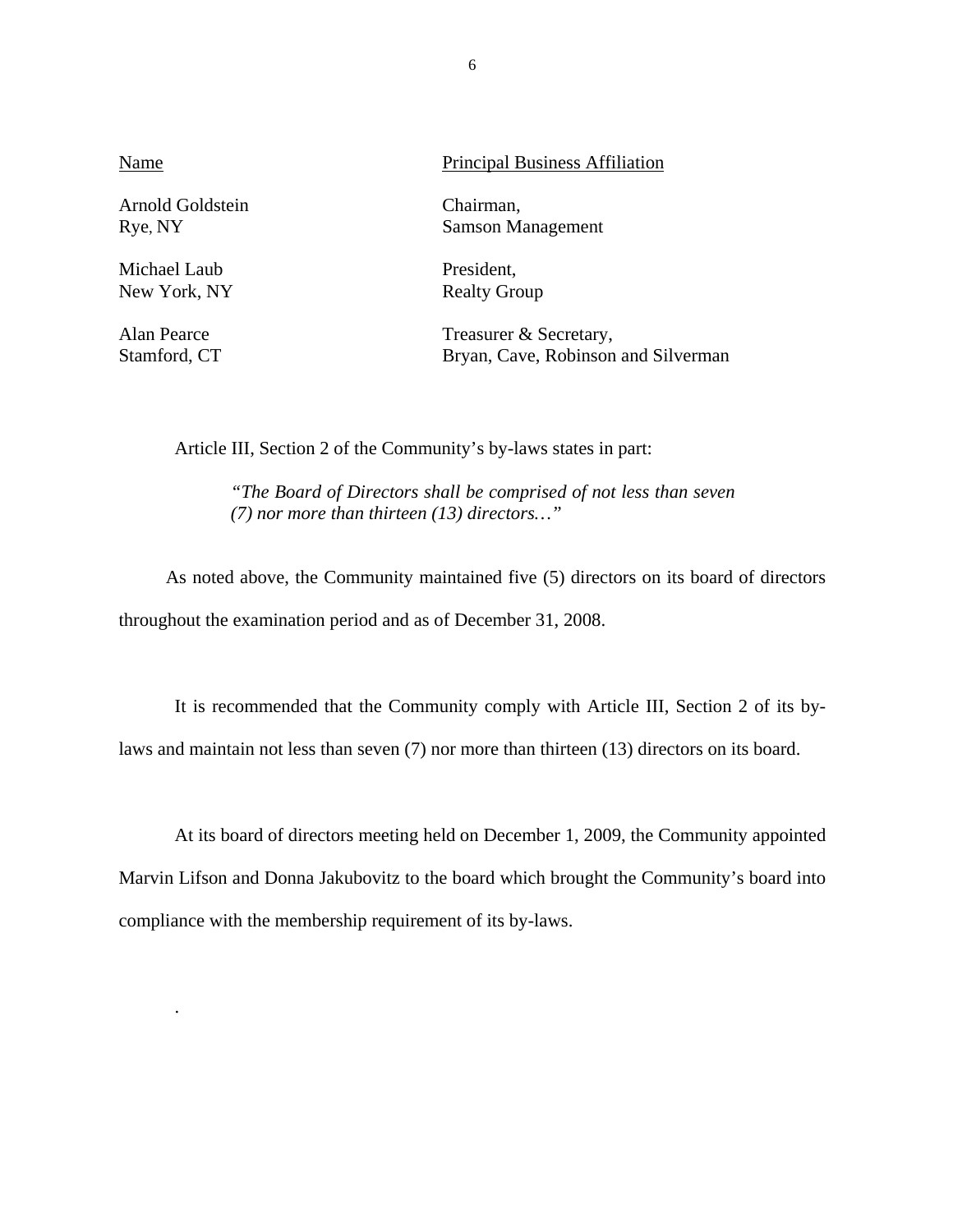A review of the attendance records of the board of directors' meetings held during the period under examination revealed that the meetings were generally well attended, with all directors attending at least one-half of the meetings they were eligible to attend.

The principal officers of Westchester Meadows as of December 31, 2008 were as follows:

Officers Title

 Brian J. Perino Mary Frances Barrett Alan Pearce

President & Chief Executive Officer Chief Financial Officer Secretary

### B. Administrative Services Agreement

Hebrew Hospital Corporate Services, Inc. ("HHCS"), is a not-for-profit corporation that is an affiliate of Hebrew Hospital Senior Housing, Inc. d/b.a Westchester Meadows, Hebrew Hospital Home of Westchester, a 160-bed skilled nursing facility in Westchester County, New York, HHH Home Care, Inc., a home care agency in the Bronx and Westchester County and, Hebrew Hospital Home Foundation, Inc., which raises contributions to support all of the aforementioned entities.

The Community currently receives administrative services, subject to the terms of an inter-company agreement with HHCS, effective October 1, 2006. HHCS provides financial, human resources, payroll, accounts payable, administration, supplies, facility construction, marketing, business development, and MIS services to Westchester Meadows., as well as to the other aforementioned entities. The costs for these services are allocated to Westchester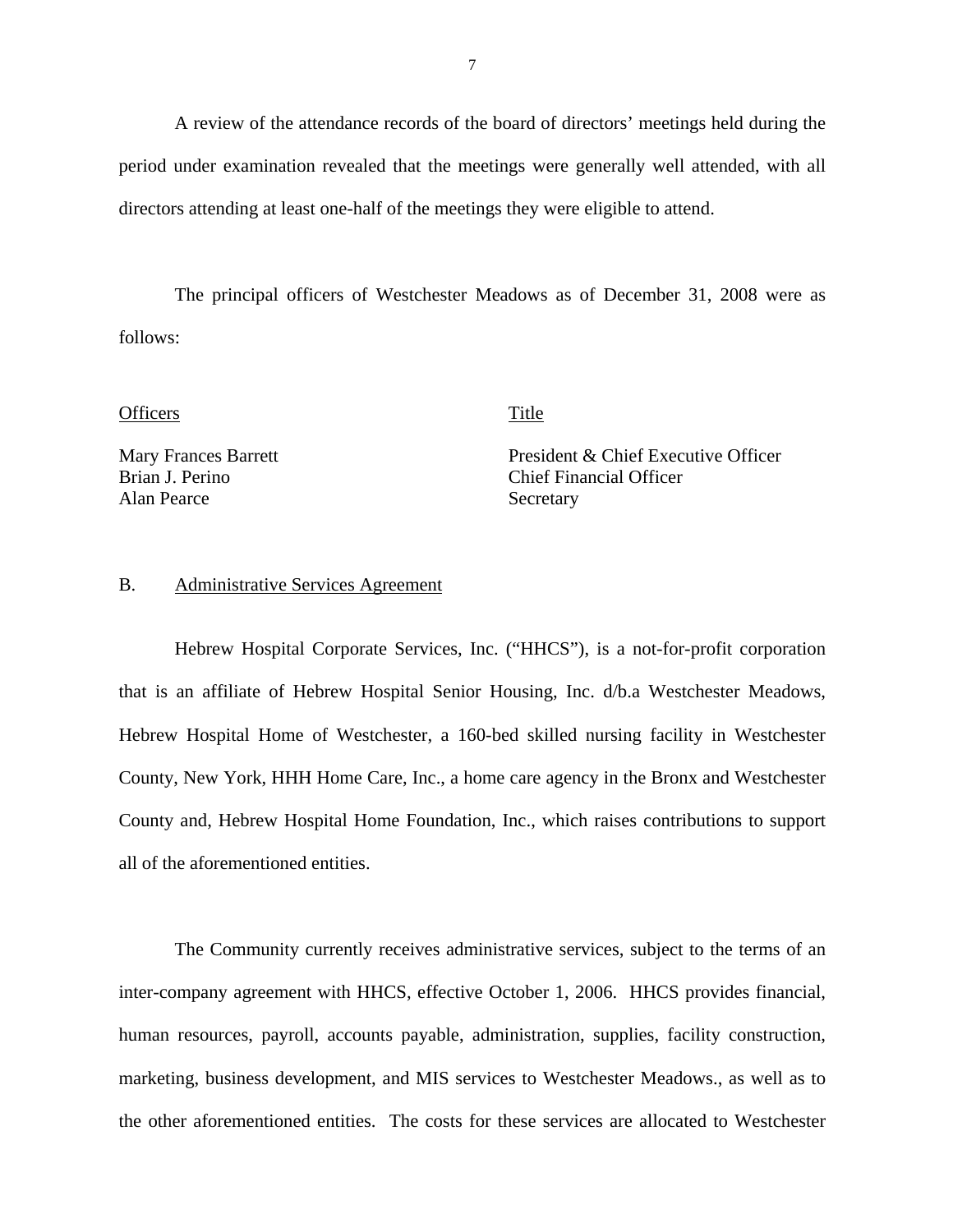<span id="page-9-0"></span>Meadows (and the other entities) and are booked as inter-company balances. These intercompany balances accrue on account until payment is made by the CCRC to HHCS. As of April 8, 2010, the agreement was revised to reflect that the CCRC receives services at cost with no mark-up.

### C. Plan of Operation

The Community offers one type of residency contract – Type B. Type B is a modified contract providing sixty (60) cumulative lifetime days of nursing home care services and sixty (60) cumulative lifetime days of enriched housing services, if required, at the same monthly fee as the independent living monthly fee. In exchange for an entrance fee, Westchester Meadows provides a potential resident to enter into a Type B residency contract that covers lifetime residence in the Westchester Meadows Life Care Community. The entrance fee is refundable, subject to the terms of the residency agreement. A monthly maintenance fee is payable at the time that an applicant takes up residence in an independent living unit within the Community. Under the contract, a resident may be transferred to the Community's enriched housing or skilled nursing facility. The contract can be voluntarily terminated. In addition to being available for contract holders, the Community's enriched housing and skilled nursing facilities are also available on a per diem basis.

The CCRC had previously offered a Type A lifecare contract with a 90% refundable deposit option and 65% refundable deposit option. Effective January 1, 2006 and January 1, 2009 respectively, these contract options were no longer available. However, as of the time of this writing, most of the current residents are still covered under these refundable deposit options.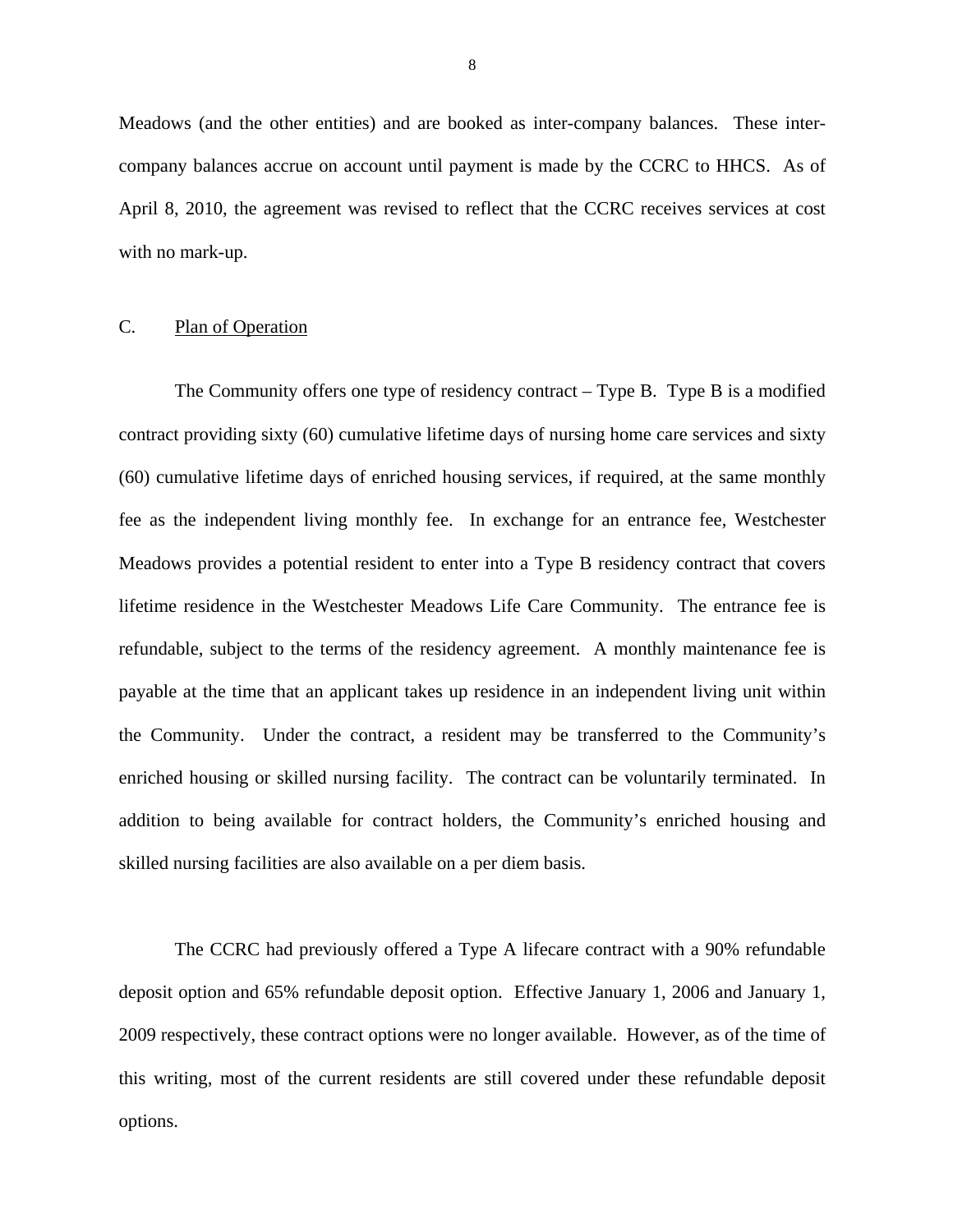### Entrance Fee Requirement

When a person has been accepted to become a resident in the CCRC, the applicant is required to submit a deposit equal to 10% of the required entrance fee. The remainder of the entrance fee must be paid before the resident enters the CCRC. For the first 90 days after the resident pays the entrance fee, it is fully refundable. At the end of the 90 day period, the entrance fee to be refunded, will be reduced by a 4% administration fee, after which any entrance fee refund will be reduced by a 2% per month charge on the residential component of the fee. The residential component is fully amortized to the 65% level, where it remains, after 570 days. Refunds made under the terms of the residency agreement will occur no later than 30 days after a new resident pays the entrance fee for a unit being vacated, or within one year after termination of the residency agreement, whichever occurs first.

### Monthly Fee Requirement

A monthly fee is charged to the resident who has assumed occupancy of an Independent Living Unit, and where applicable a second person fee, for the services and facilities made available to them. Monthly fees are due and payable when a resident moves into the Independent Living Unit, or 60 days after it is available for residency. Any monthly fee increases are subject to inflation limitations, determined from when the agreement was executed.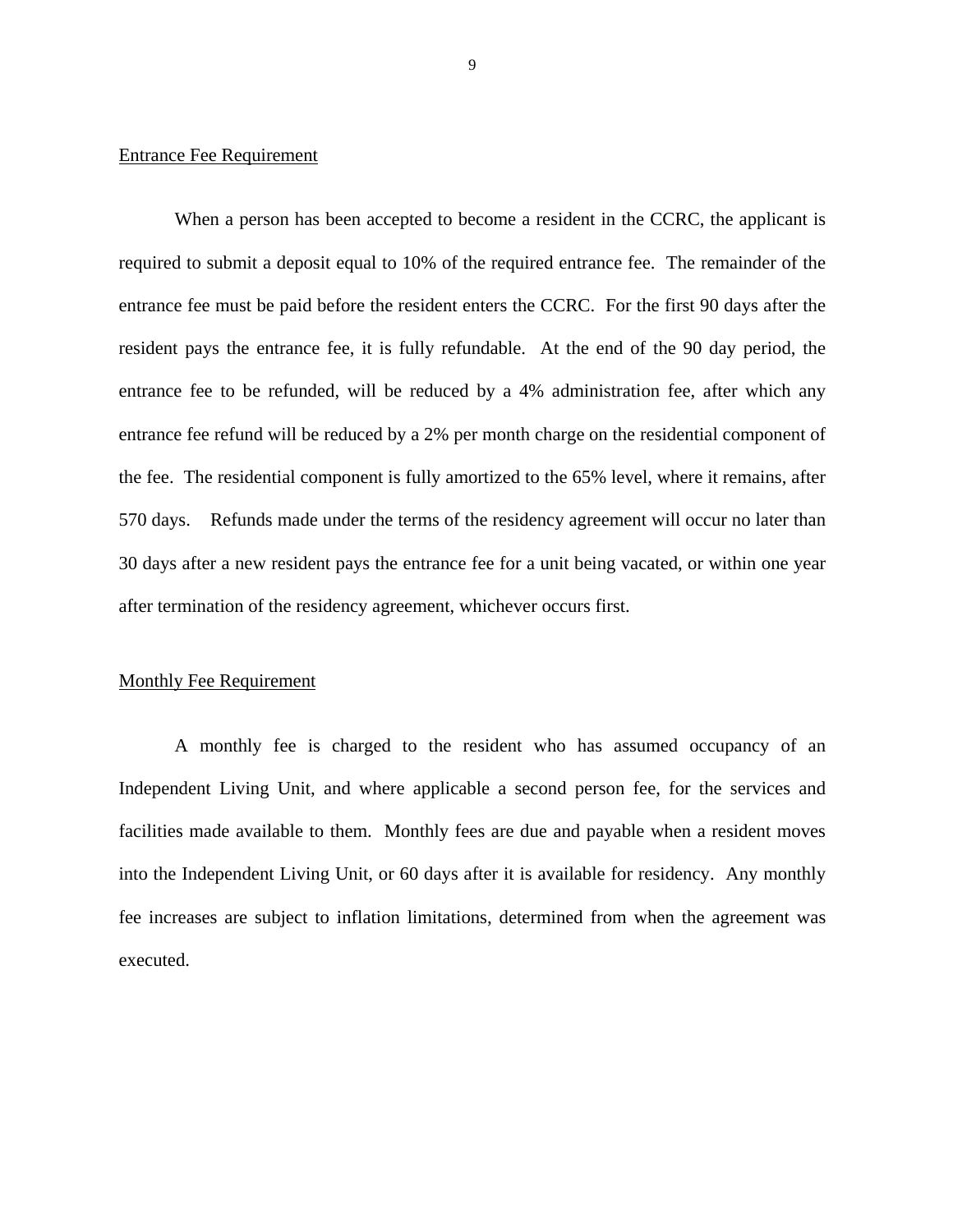### **Contract**

The residency agreement includes coverage for services including: residency at Westchester Meadows,, dining, utilities (except telephone) and basic television cable, apartment and common area maintenance, weekly flat linen service,, weekly housekeeping, transportation, use of exercise center, including an indoor swimming pool and fitness center and optional activities, and if needed, skilled nursing home services or assistance with the activities of daily living in an enriched housing apartment, access to contracted short-term and intermittent home health care and various administrative services.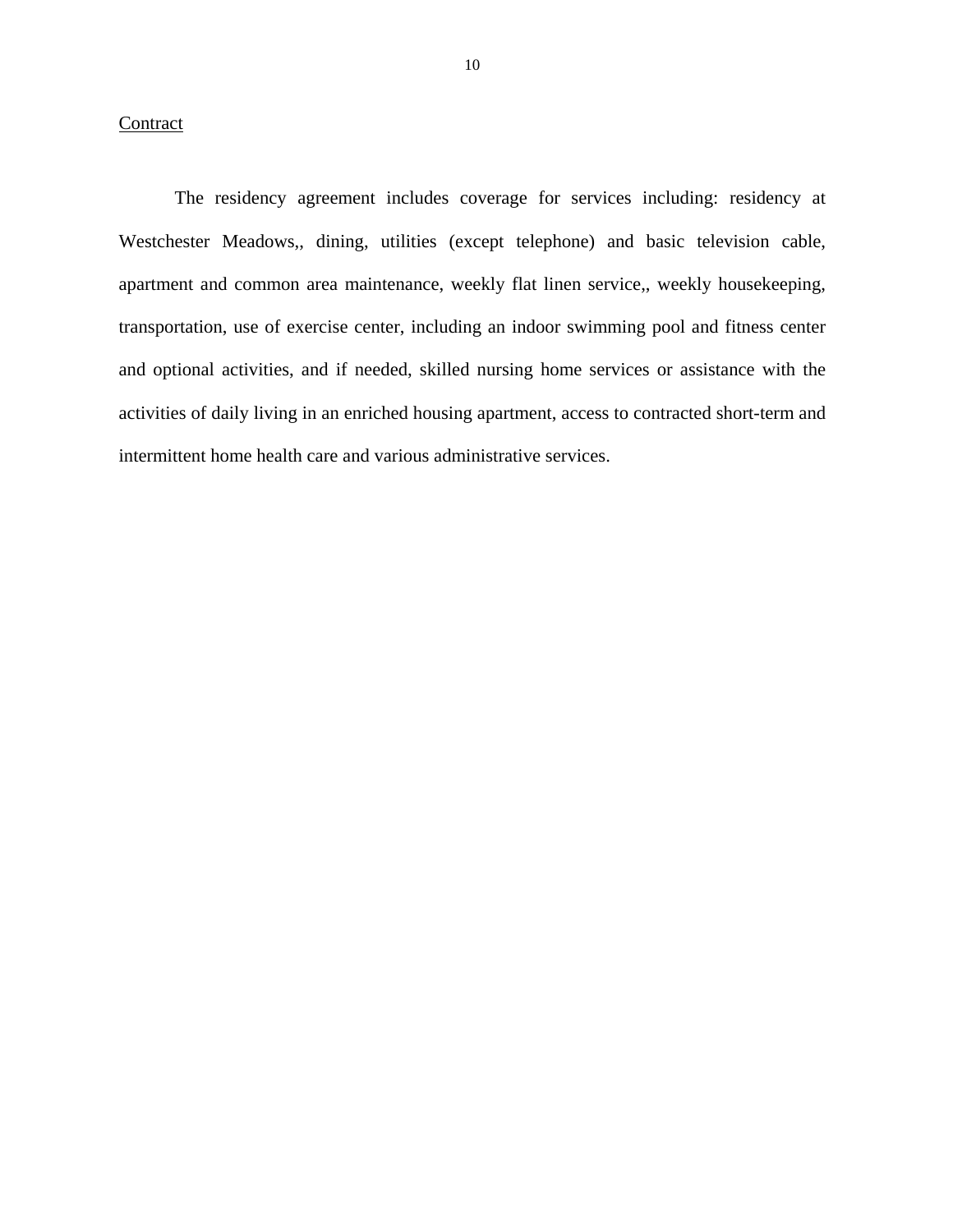### Initial Disclosure Statement

The Initial Disclosure Statement is attached to and distributed with the residency agreement to an accepted applicant. The CCRC's disclosure statement, for the period under examination, contained all the necessary provisions required by Section 4606 of the New York Public Health Law (PHL).

### D. Occupancy Levels

As of the year ending December 31, 2008, the Community maintained 116 occupied independent living units, 4 occupied enhanced housing units and 20 occupied skilled nursing care beds. The overall occupancy level for the year ending December 31, 2008 was ninetythree (93%) percent.

The following reflects the breakdown of occupancy at December 31, 2008 relative to the Community's independent living units, by type, and number of units:

| Traditional             | 24 |
|-------------------------|----|
| 1 Bedroom Deluxe        | 32 |
| 2 Bedroom Traditional   | 32 |
| 2 Bedroom Deluxe-M      | 8  |
| 2 Bedroom Deluxe-Bay    | 8  |
| 2 Bedroom Deluxe-Dining | 8  |
| 2 Bedroom with Den      | 8  |
| <b>Total Units</b>      |    |

The following reflects the occupancy rates at each year-end during the examination period and calendar year 2009 for the Community's *Independent Living Units*: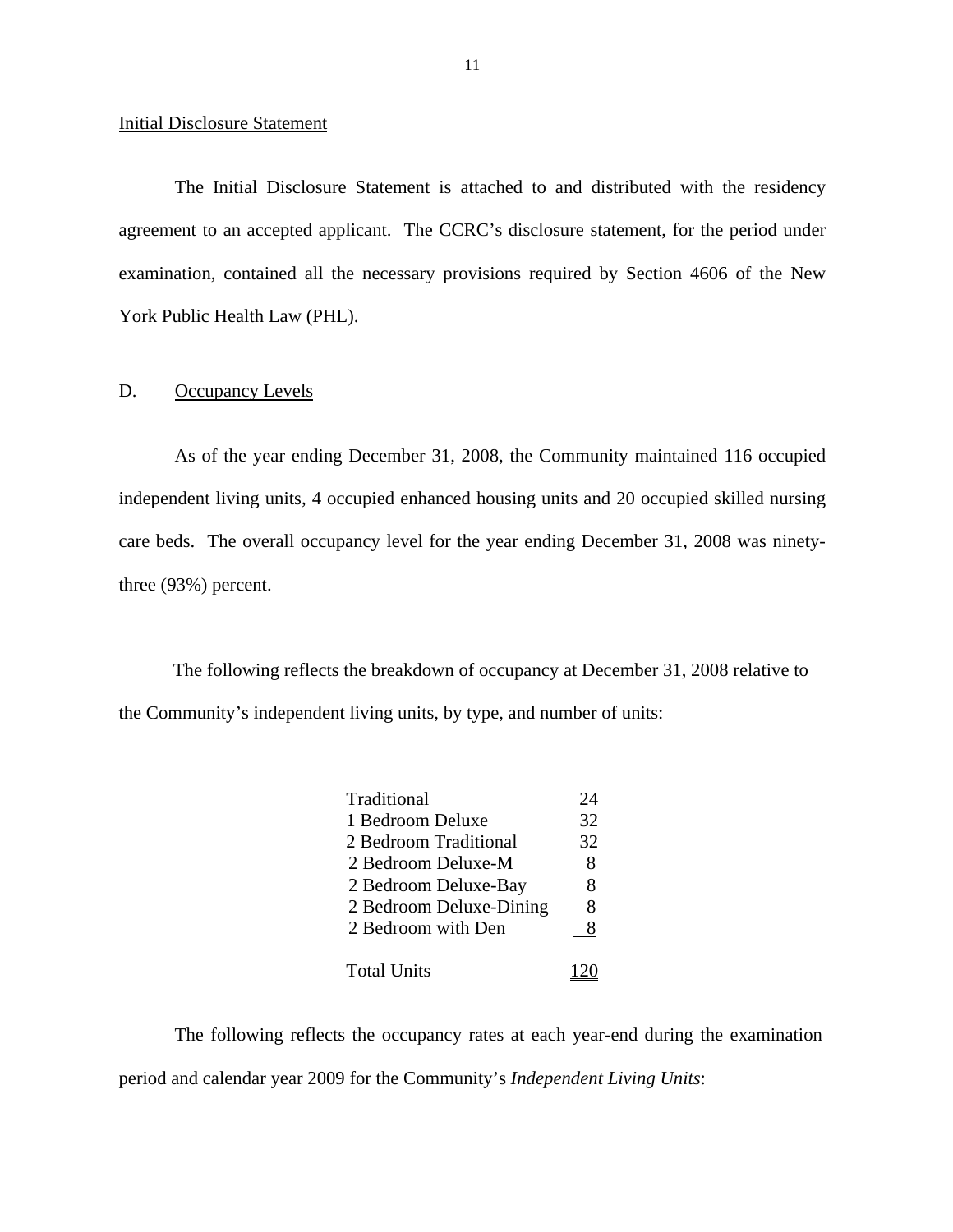| <b>Period</b> | 2007 | 2008 | 2009 |
|---------------|------|------|------|
| Occupancy     | 95%  | 97%  | 92%  |

It should be noted that as of May 31, 2010, the latest period available at the time of the writing of this report, the Community's occupancy rate relative to its independent living units decreased from 92% at December 31, 2009 to 90.8%.

The following reflects the occupancy rates at each year-end during the examination period and 2009 for the Community's *Enriched Housing/Adult Care Units:* 

| <b>Period</b>    | 2007 | 2008 | 2009 |
|------------------|------|------|------|
| <b>Occupancy</b> | 100% | 40%  | 10%  |

The following reflects the occupancy rates at each year-end during the examination period and 2009 for the Community's *Skilled Nursing Facility:* 

| <b>Period</b> | 2007 | 2008 | 2009 |
|---------------|------|------|------|
| Occupancy     | 90%  | 100% | 90%  |

It is recommended that the Community continue to strive to increase its occupancy rates within its independent living units to industry norms.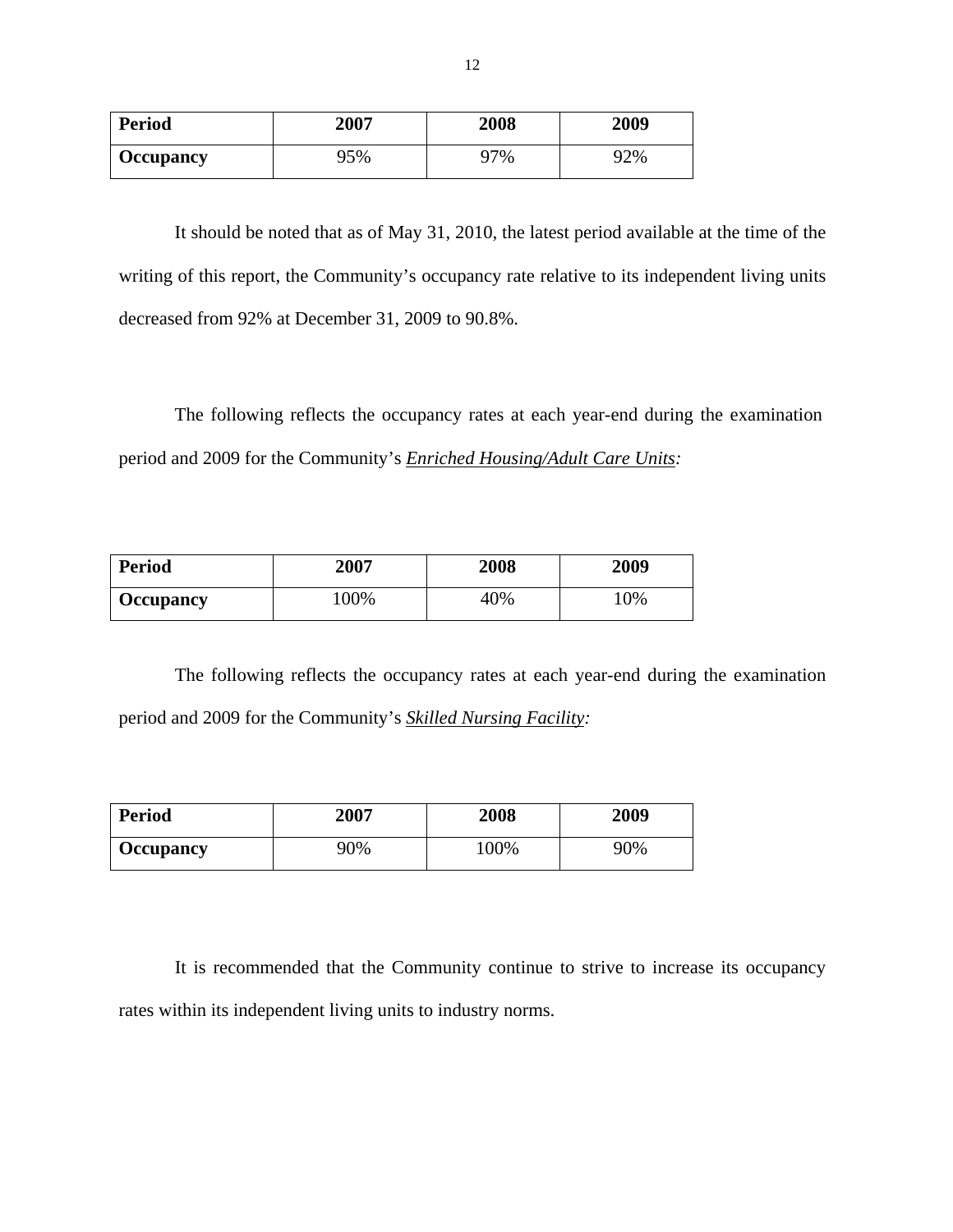### <span id="page-14-0"></span>E. Fees

The Type A contract was withdrawn from sale effective July 1, 2009, after the Type B contract was approved for sale. The Type B entrance fees were reduced for year 2010. The monthly maintenance fees for the independent living units increased by 4.25% to 6.5% for years 2008-2009, and by 4.25% to 6.25% for year 2010. The rate of increases varied based on the period that the residency agreement covered. Pursuant go the requirements of Section 4608(9) of the New York Public Health Law, sixty-day notices regarding such increases were provided to the residents and such rate increases were approved by the New York Insurance Department.

### F. Disclosure Statements

The Community's current disclosure statements state in part:

"…Hebrew Hospital Senior Housing, Inc. (hereinafter "Sponsor"), located at 55 Grasslands Road, Valhalla, New York 10595… Hebrew Hospital Corporate Services, Inc. (HHCS), Inc. is a not-for-profit corporation that is the parent corporation of the following as well as Sponsor:..."

The above statements appear to indicate that Hebrew Hospital Corporate Services, Inc. is the parent of the Sponsor which was previously defined in the Community's disclosure statements as Hebrew Hospital Senior Housing, Inc.

Inasmuch as Community management has indicated that Hebrew Hospital Corporate Services, Inc. is not the parent of Hebrew Hospital Senior Housing, Inc., in order to eliminate any possible misleading information to its residents and potential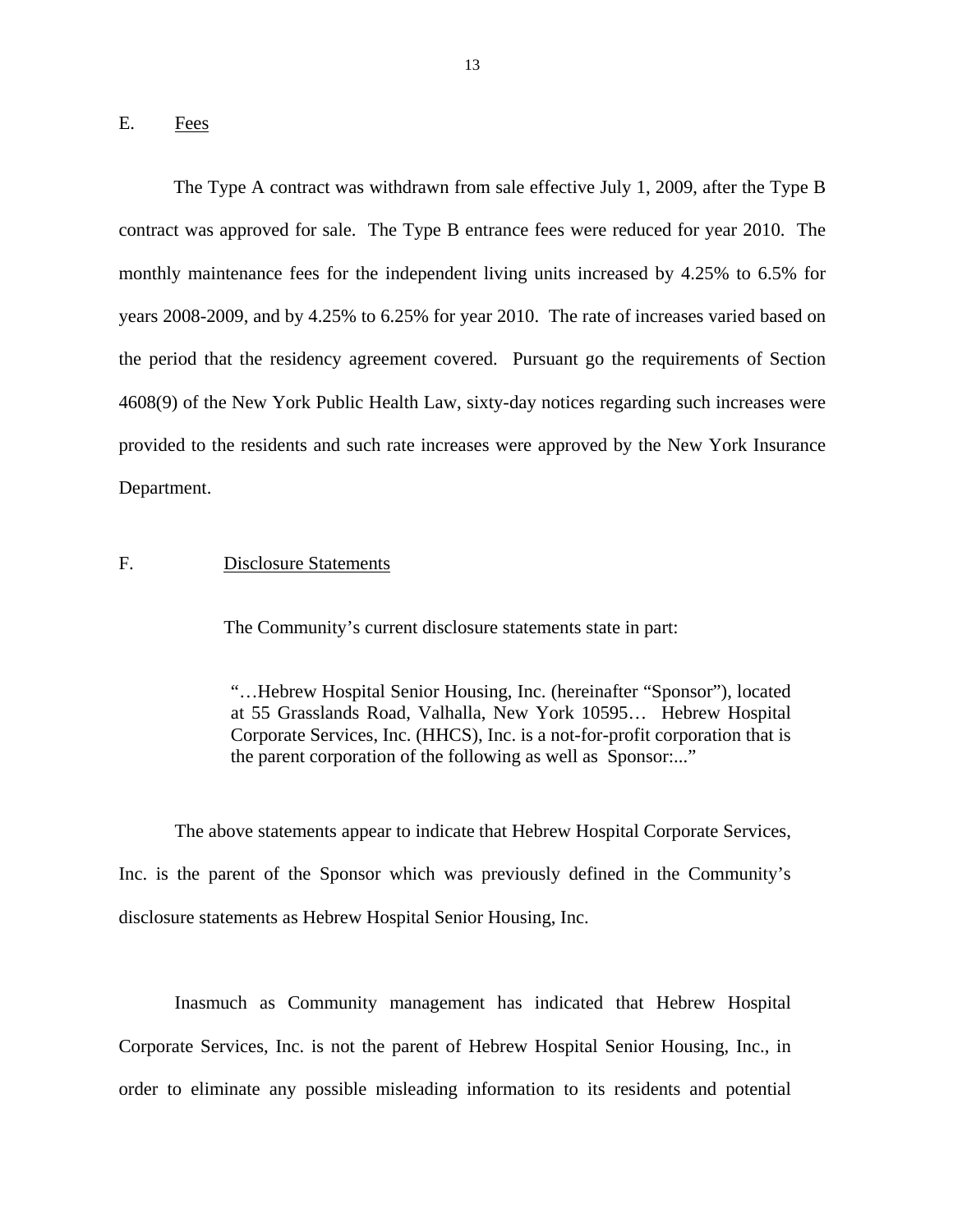residents, it is recommended that the Community's disclosure statements be revised to specifically indicate that Hebrew Hospital Corporate Services, Inc. is not the Parent of Hebrew Hospital Senior Housing, Inc. d/b/a Westchester Meadows.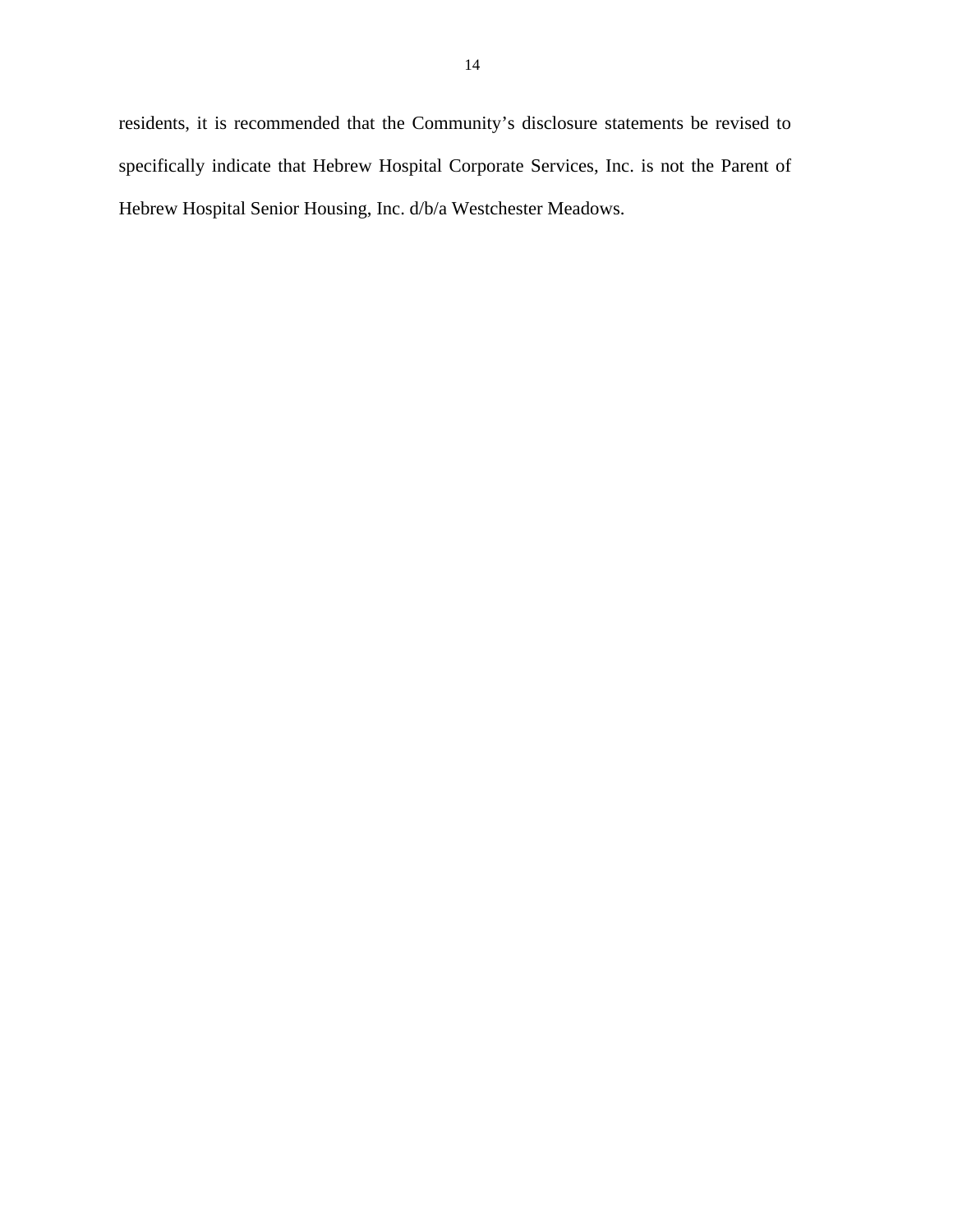## **4. FINANCIAL STATEMENTS**

## A. Balance Sheet

The following shows the assets, liabilities and actuarial surplus as of December 31, 2008, as determined by this examination. It is the same as the actuarial balance sheet reported by the Community presented on a statutory accounting basis, pursuant to Insurance Department Regulation No. 140 (11 NYCRR 350).

| Assets                                             | Examination                | <b>Community</b>           |  |
|----------------------------------------------------|----------------------------|----------------------------|--|
| Current assets                                     |                            |                            |  |
| Cash and investments<br>Accounts receivable        | \$<br>4,998,264<br>935,392 | \$<br>4,998,264<br>935,392 |  |
| Total current assets                               | \$5,933,656                | \$<br>5,933,656            |  |
| Fixed assets less long term debt                   |                            |                            |  |
| Property plant and equipment                       | \$49,331,202               | \$49,331,202               |  |
| Total fixed assets                                 | \$49,331,202               | \$49,331,202               |  |
| Other assets                                       |                            |                            |  |
| Deferred finance costs<br>Deferred marketing costs | \$<br>982,191<br>932,783   | \$<br>982,191<br>932,783   |  |
| Total other assets                                 | \$<br>1,914,974            | 1,914,974<br>S             |  |
| Total assets                                       | \$57,179,832               | \$57,179,832               |  |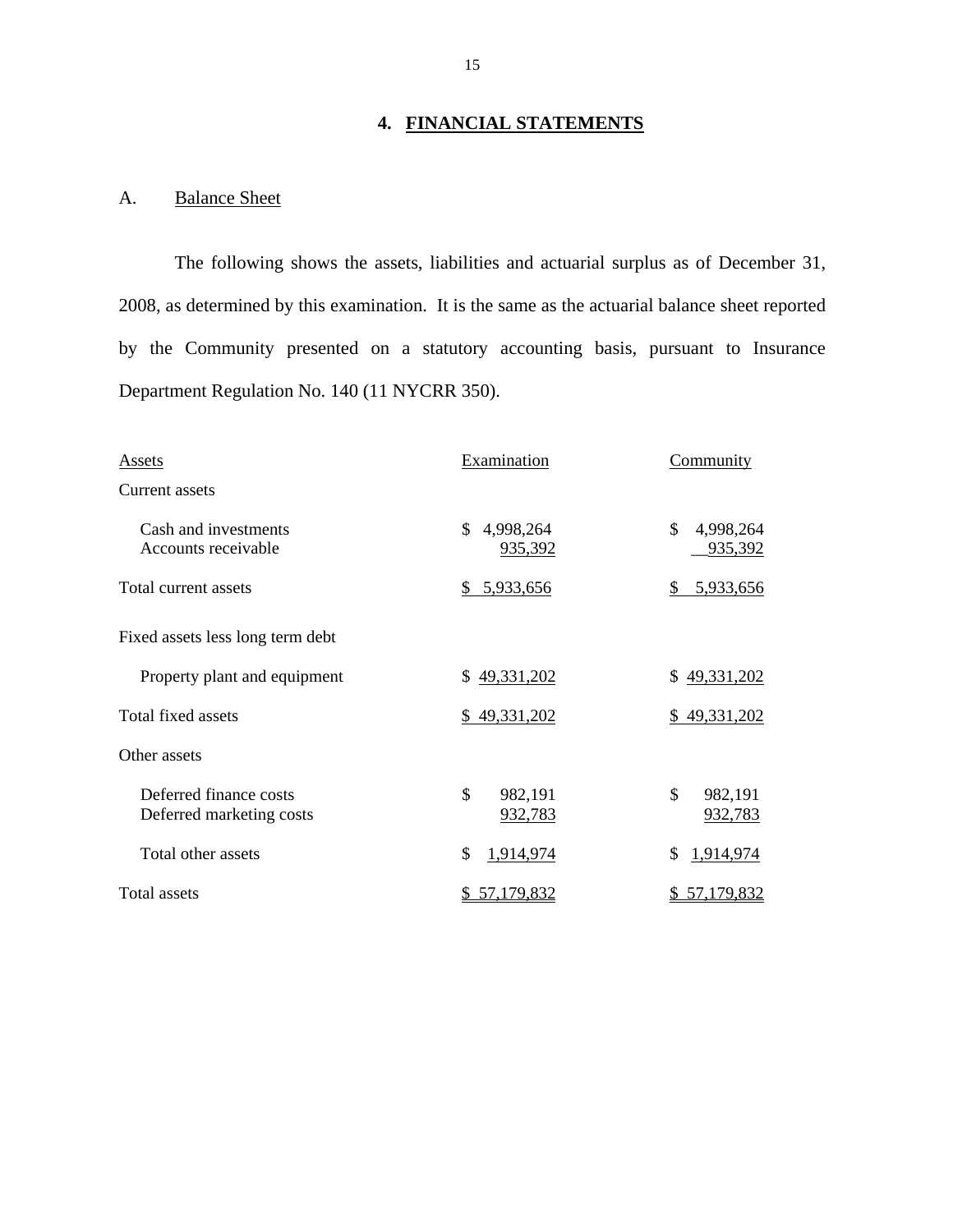| Liabilities                                                           | Examination                             | Community                               |  |
|-----------------------------------------------------------------------|-----------------------------------------|-----------------------------------------|--|
| Long-term debt<br>Subordinated loans<br>Actuarial reserve liabilities | \$14,670,000<br>4,880,320<br>54,308,843 | \$14,670,000<br>4,880,320<br>54,308,843 |  |
| <b>Total liabilities</b>                                              | \$73,859,163                            | 73,859,163                              |  |
| Net surplus                                                           |                                         |                                         |  |
| Net actuarial surplus                                                 | \$ (16,679,330)                         | \$ (16,679,330)                         |  |
| Total liabilities and net actuarial surplus                           | 57,179,832                              | 57,179,832                              |  |

### NOTES:

1. It should be noted that the net asset values herein are reported on a statutory/actuarial basis. As such, the values differ from the certified financial statements prepared by the Community's certified public accountants using generally accepted accounting principles (GAAP basis).

amount of \$(16,679,330) as of December 31, 2008. 2. As of December 31, 2008, the Community was not in satisfactory actuarial balance as determined using generally accepted actuarial standards and applying the statutory requirements defined in Part 350.1(s) of Department Regulation No. 140 (11 NYCRR 350.1(s)). The Community's minimum surplus requirement, as determined using generally accepted actuarial standards and applying statutory requirements, was deficient in the

 Plan was accepted by the Department on March 12, 2010 3. The Community is operating under a Plan of Restoration (Plan) to achieve satisfactory actuarial balance. The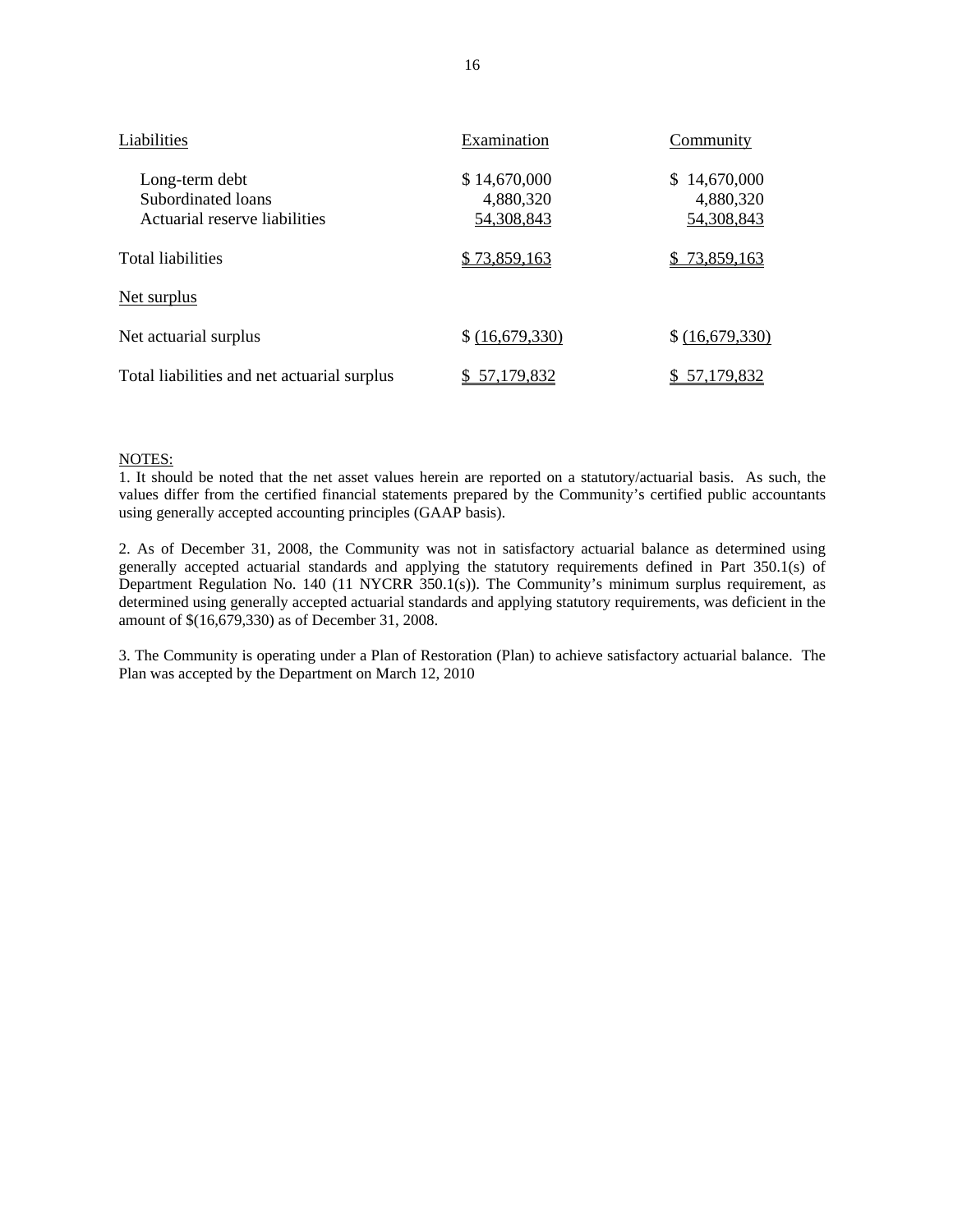B. Statement of Revenue and Expenses and Change in Actuarial Surplus

The statement of revenue and expenses is presented on a GAAP basis, as modified pursuant to Department Regulation No. 140, for the period January 1, 2007 through December

31, 2008 as follows:

Operating revenue

| <b>Resident fees</b>                 | \$13,361,165    |                   |
|--------------------------------------|-----------------|-------------------|
| Other operating revenue              | 344,522         |                   |
| Earned entrance fees                 | 2,351,398       |                   |
| Interest income                      | 697,905         |                   |
| Total operating revenue              |                 | \$16,754,990      |
| <b>Operating expenses</b>            |                 |                   |
| Health care services                 | \$<br>4,074,464 |                   |
| Dietary services                     | 3,468,504       |                   |
| Administrative services              | 5,487,311       |                   |
| Maintenance and security             | 2,780,207       |                   |
| Housekeeping and laundry services    | 1,334,452       |                   |
| Depreciation and amortization        | 2,878,073       |                   |
| Interest expense                     | 1,996,213       |                   |
| Total operating expenses             |                 | 22,019,224        |
| Non-operating revenue                |                 |                   |
| Loss on investments                  | \$<br>(487)     |                   |
| Loss on early extinguishment of debt | (3,302,150)     |                   |
| Total non-operating revenue          |                 | (3,302,637)       |
| Net operating loss                   |                 | (8,566,871)<br>\$ |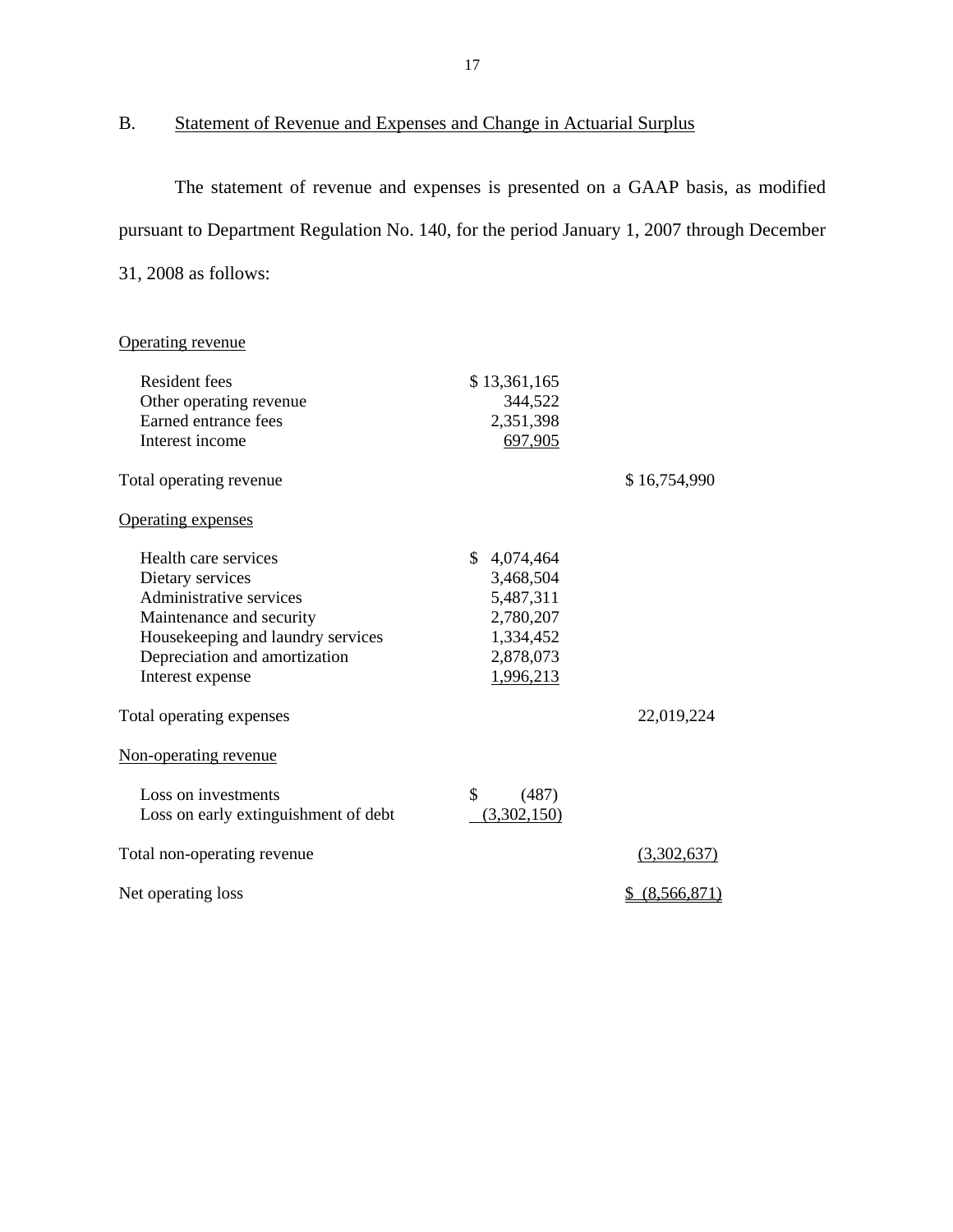### Changes in Actuarial Surplus

Surplus decreased \$9,562,931 during the examination period, January 1, 2007 through December 31, 2008, detailed as follows:

| Surplus per report on examination, as<br>of December 31, 2007 | Gains in<br>Surplus | Losses in<br>Surplus       | \$(7,116,399)  |
|---------------------------------------------------------------|---------------------|----------------------------|----------------|
| <b>GAAP</b> basis net loss<br>Statutory adjustment            | $\frac{1}{2}$ - 0-  | \$(8,566,871)<br>(996,060) |                |
| Net decrease in surplus                                       |                     |                            | \$ (9,562,931) |
| Surplus per report on examination, as<br>of December 31, 2008 |                     |                            |                |

### **5. CONCLUSION**

As of December 31, 2008, the Community was not in satisfactory actuarial balance as determined using generally accepted actuarial standards and applying the statutory requirements defined in Part 350.1(s) of Department Regulation No. 140 (11 NYCRR 350.1(s)). The Community's minimum actuarial surplus requirement, as determined using generally accepted actuarial standards and applying statutory requirements, was deficient in the amount of \$(16,679,330) as of December 31, 2008.

The Community is operating under a Plan of Restoration (Plan) to achieve satisfactory actuarial balance. The Plan was accepted by the Department on March 12, 2010.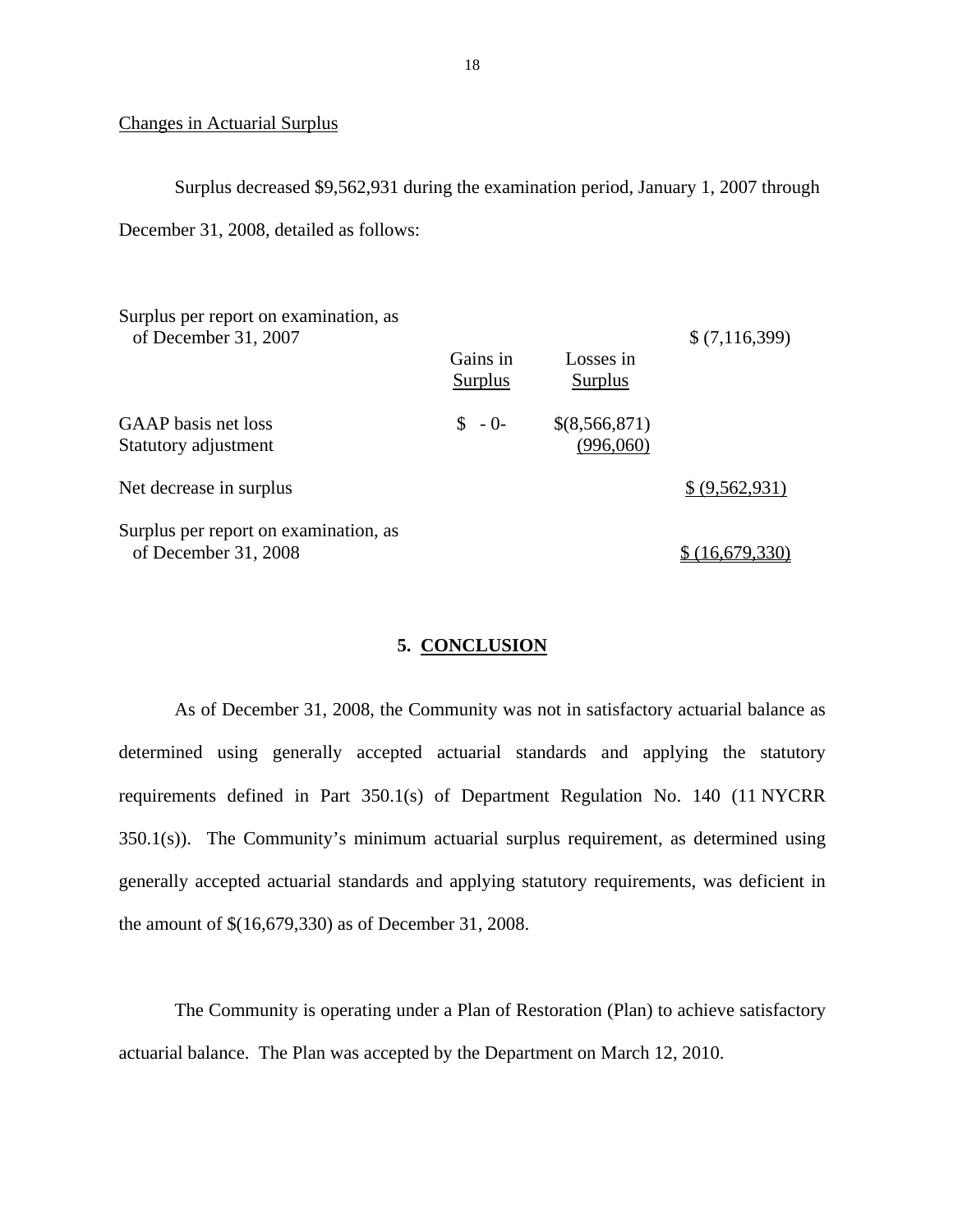### **6. COMPLIANCE WITH PRIOR REPORT ON EXAMINATION**

### <span id="page-20-0"></span>**ITEM PAGE NO.**

### Actuarial Surplus

1. As of December 31, 2006, the Community's required 2,4,15,17 actuarial surplus, as determined using generally accepted actuarial standards and applying statutory requirements, was impaired in the amount of \$7,116,399.

It is recommended that the Community continue to operate under the Plan of Restoration, accepted by the New York Insurance Department on August 7, 2006, in order to bring its required surplus to an adequate level.

*At the time of this writing, the Community was operating under a revised plan to achieve satisfactory actuarial balance which was approved by the New York Insurance Department on March 12, 2010.* 

### Management

2. It is recommended that the Community fill the member 6 vacancies on its board in order to comply with the required number of board members specified by its bylaws.

> *The Community has complied with this recommendation.*

Holding Company

3. It is recommended that Westchester Meadows update 7 its corporate services agreement to reflect the practice of receiving the services disclosed in the agreement with HHCS at cost.

> *The Community has complied with this recommendation.*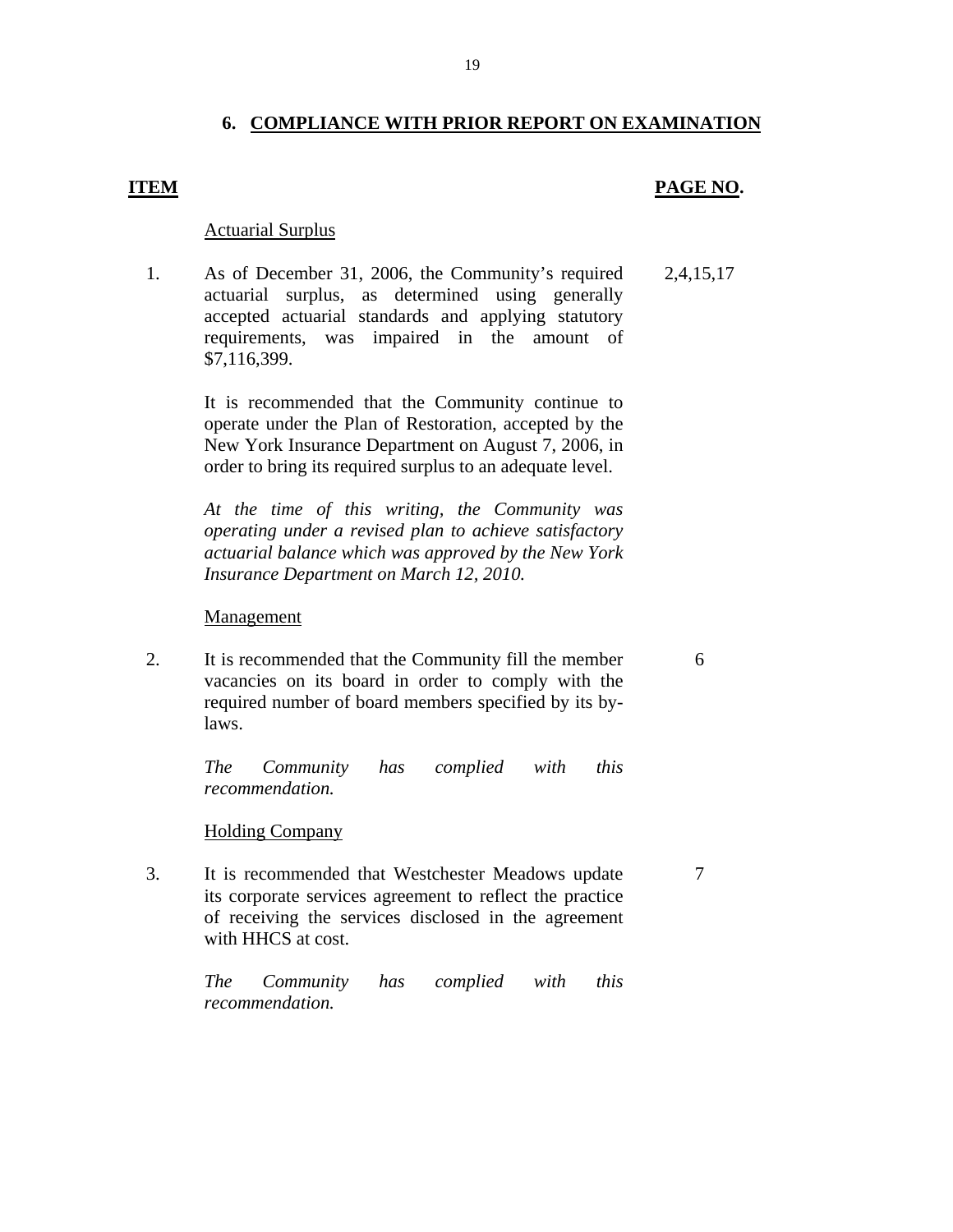### **ITEM**

### Internal Controls

4. It is recommended that the Community develop an internal control procedure that ensures only approved expenses are entered into the account payable system and only approved expenses are disbursed. **EAGE NO.**<br> **It is recommended that the Community develop an**<br> **It is recommended that the Community develop an**<br> **expenses are entered into the account payable system**<br> **and only approved expenses are disbursed.**<br> **The Co** 

expenses are posted and paid. *The Community has indicated that it has internal control procedures in place to ensure that appropriate* 

5. It is recommended that the Corporate Compliance Officer initiates reviews and or audits of the administrative operations that impact Westchester Meadows, including applicable key areas and issue written audit reports thereon.

> *The Community has indicated that it has complied with this recommendation.*

11

12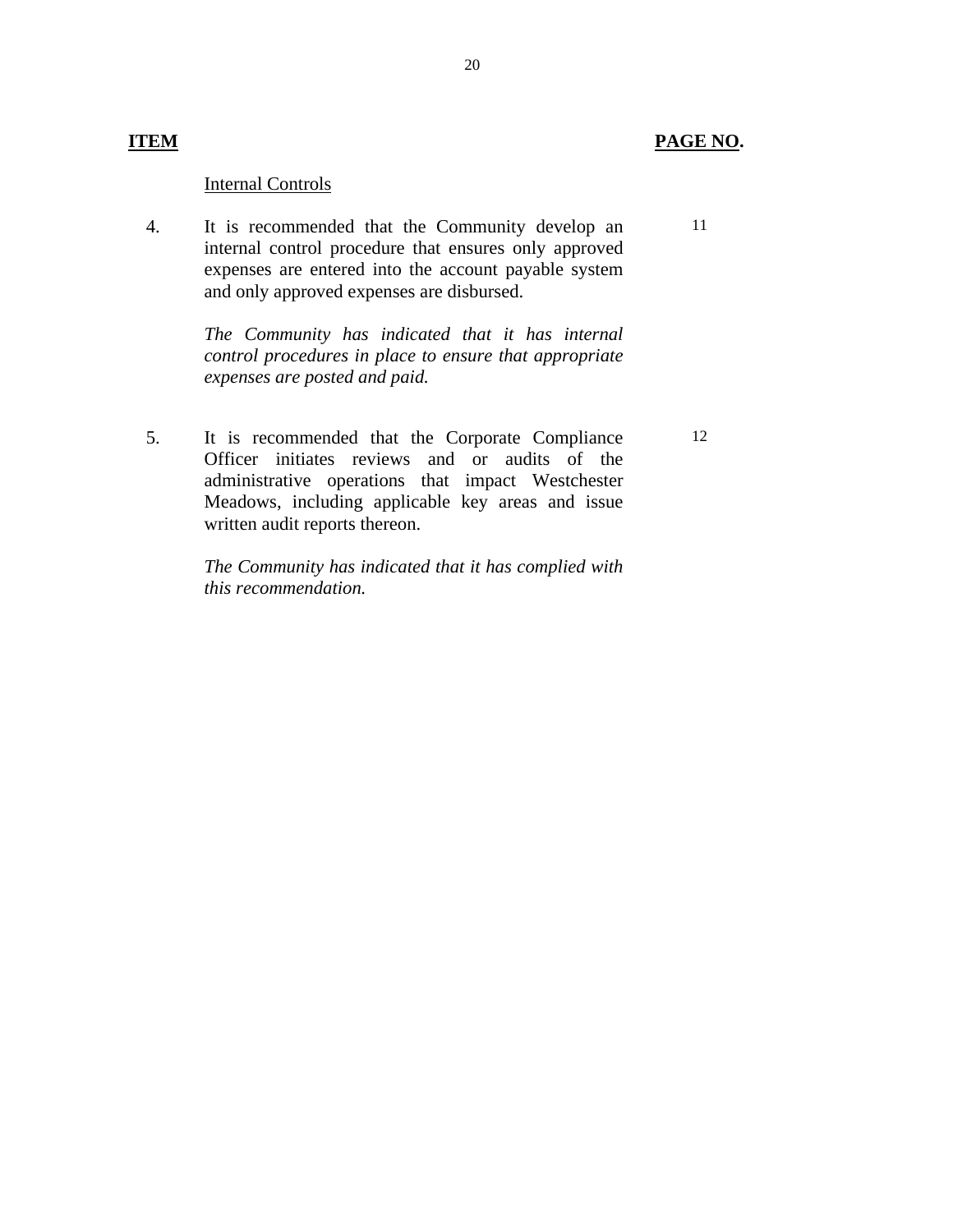### <span id="page-22-0"></span>**7. SUMMARY OF COMMENTS AND RECOMMENDATIONS**

### **ITEM** PAGE NO.

### A. Actuarial Surplus

As of December 31, 2008, the Community was not in 2, 4, 15,17 satisfactory actuarial balance as determined using generally accepted actuarial standards and applying the statutory requirements defined in Part 350.1(s) of Department Regulation No. 140 (11 NYCRR 350.1(s)). The Community's minimum actuarial surplus requirement, as determined using generally accepted actuarial standards and applying statutory requirements, was deficient in the amount of \$(16,679,330) as of December 31, 2008.

The Community is operating under a Plan of Restoration (Plan) to achieve satisfactory actuarial balance. The Plan was accepted by the Department on March 12, 2010.

### B. Management and Controls

. It is recommended that the Community comply with 6 Article III, Section 2 of its by-laws and maintain not less than seven (7) nor more than thirteen (13) directors on its board.

At its board of directors meeting held on December 1, 2009, the Community appointed Marvin Lifson and Donna Jakubovitz to the board which brought the Community's board into compliance with the membership requirement of its by-laws.

### C. Occupancy rates

It is recommended that the Community continue to 12 strive to increase its occupancy rates within its independent living units to industry norms.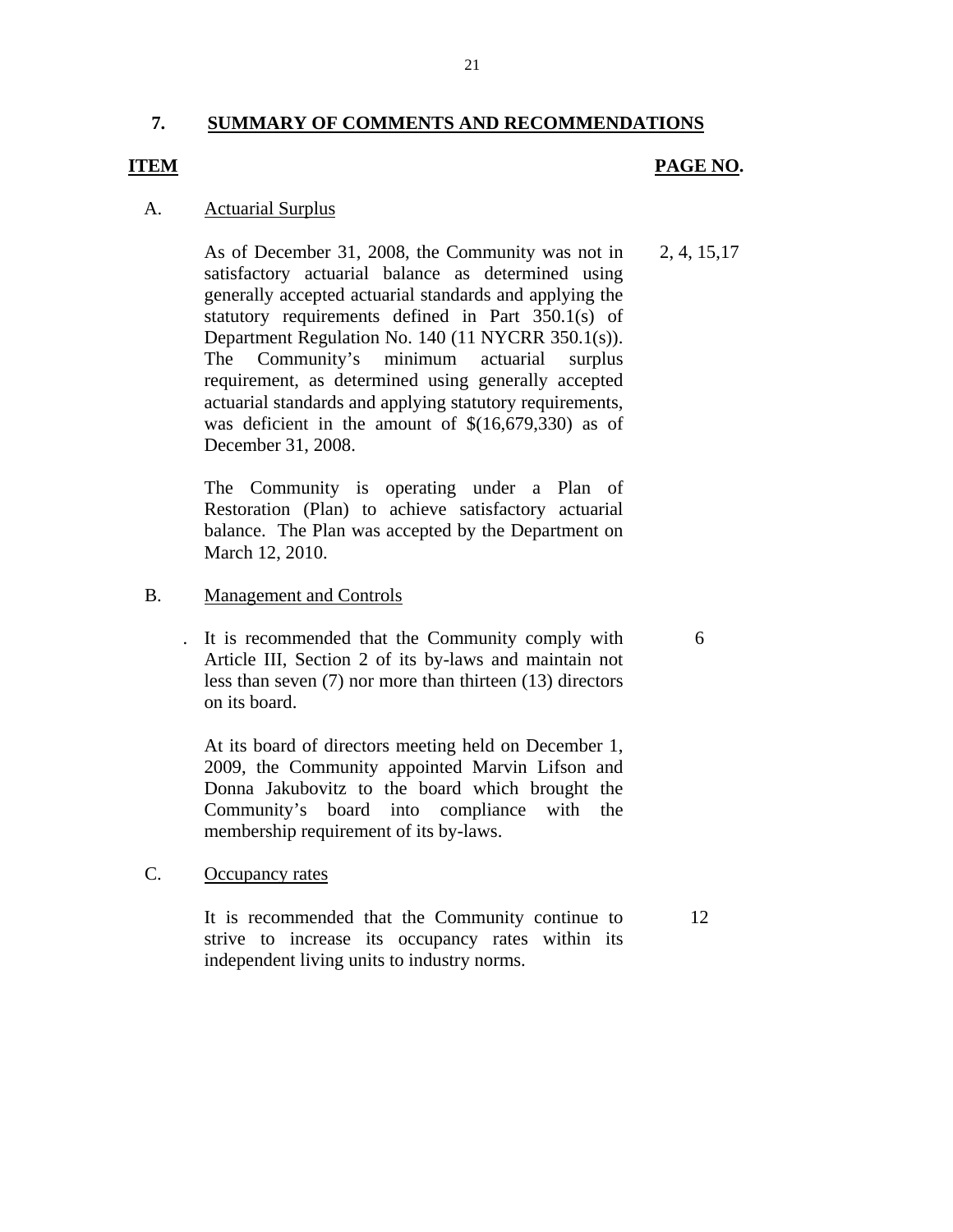## **ITEM PAGE NO.**

### D. Disclosure statements 14

It is recommended that the Community's disclosure statements be revised to specifically indicate that Hebrew Hospital Corporate Services, Inc. is not the Parent of Hebrew Hospital Senior Housing, Inc. d/b/a Westchester Meadows.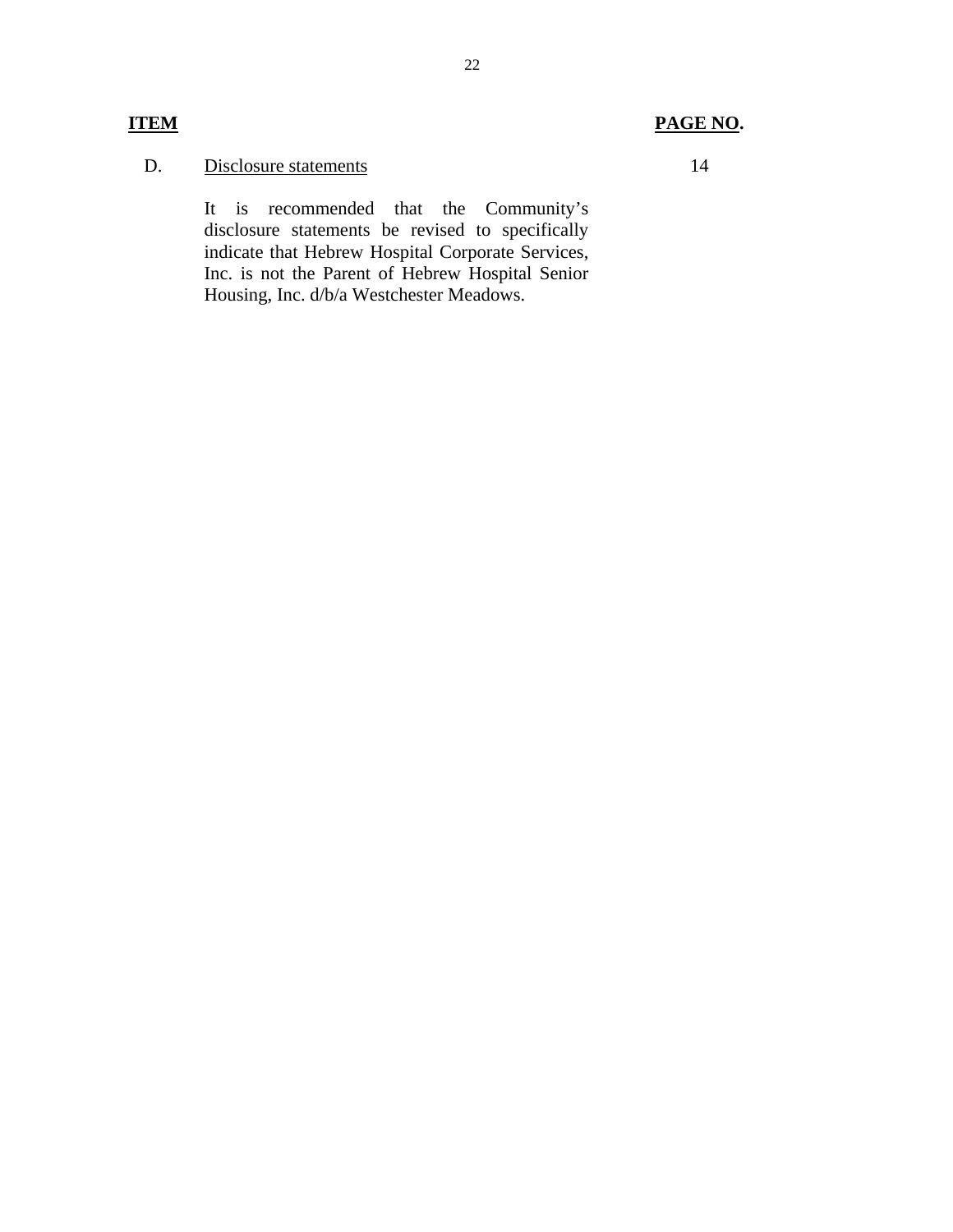Respectfully submitted,

Victor Estrada Senior Insurance Examiner

STATE OF NEW YORK  $\mathcal{E}$  $)$  SS. ) COUNTY OF NEW YORK )

Victor Estrada, being duly sworn, deposes and says that the foregoing report submitted by him is true to the best of his knowledge and belief.

*Fshada* 

Victor Estrada

Subscribed and sworn to before me this  $\frac{3}{4}$  day of  $\frac{4}{4}$ 2010 $\mathcal{A}$ 

A D. LAWKON **NOTARY 5 BTATE OF NEW YORK** 1722 QUALIFIED IN QUEENS COUNTY CERTIFICATE FILED IN NEW.) **COMMISSION EXPIRES**